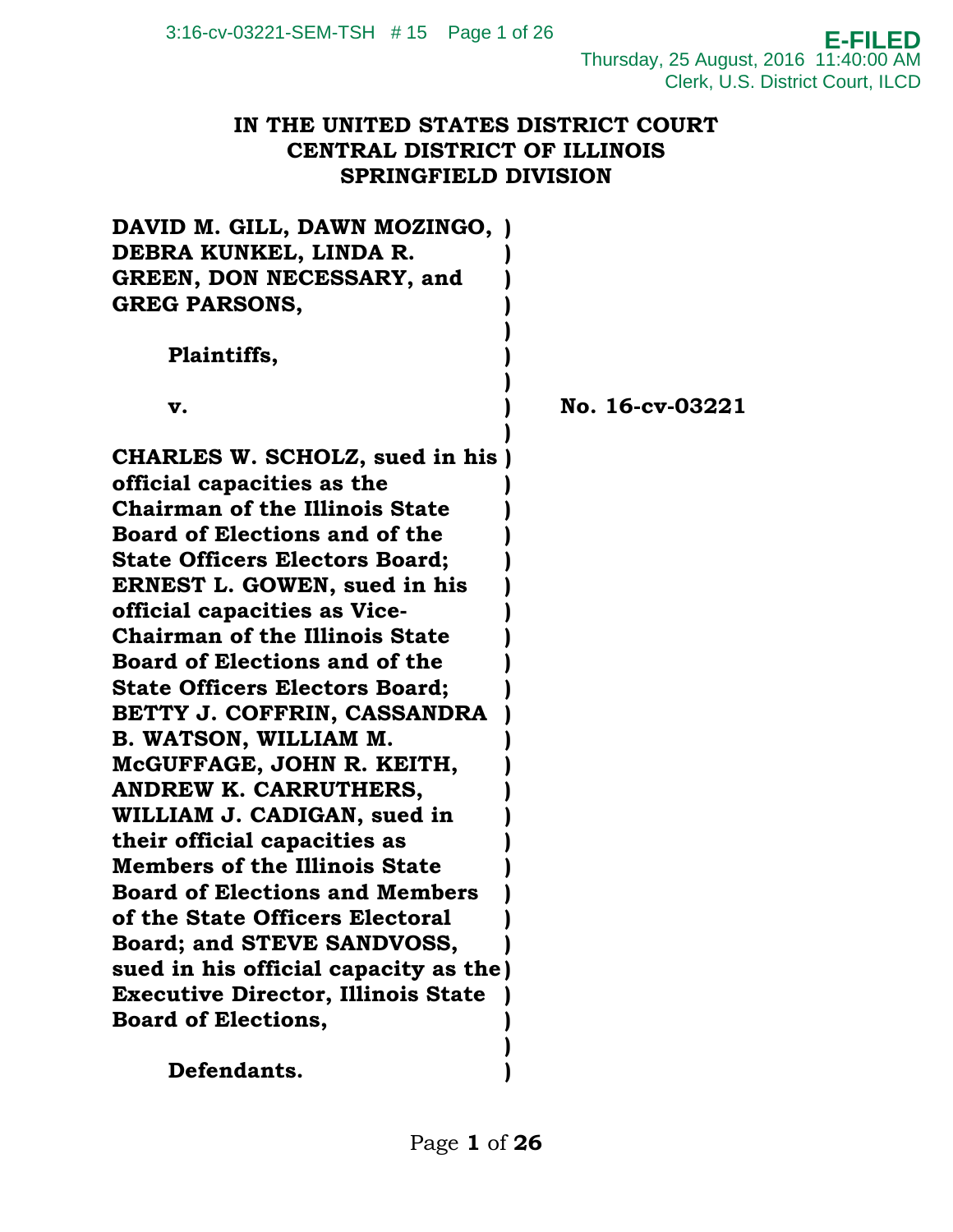#### **OPINION**

#### **SUE E. MYERSCOUGH, U.S. District Judge.**

 On August 1, 2016, David Gill, an independent candidate for U.S. Representative in the 13th Congressional District of Illinois, and Dawn Mozingo, Debra Kunkel, Linda R. Green, Don Necessary and Greg Parsons, duly registered voters in the 13th Congressional District, filed a Complaint for Declaratory Judgment and Preliminary and Permanent Injunction (d/e 1) against members of the Illinois State Board of Elections and the State Officers Electoral Board in their official capacity. Plaintiffs allege that several provisions of the Election Code violate the First and Fourteenth Amendments to the U.S. Constitution. Specifically, Plaintiffs challenge: (1) the notarization requirement; (2) the 5% minimum signature requirement, as applied, in light of the fact that the district is rural and geographically large; (3) the 5% minimum signature requirement, as compared to the signature requirements for other candidates; and (4) the cumulative effect of the 5% minimum signature requirement, the 90-day signature gathering period, and the splitting of population centers in the large, rural district.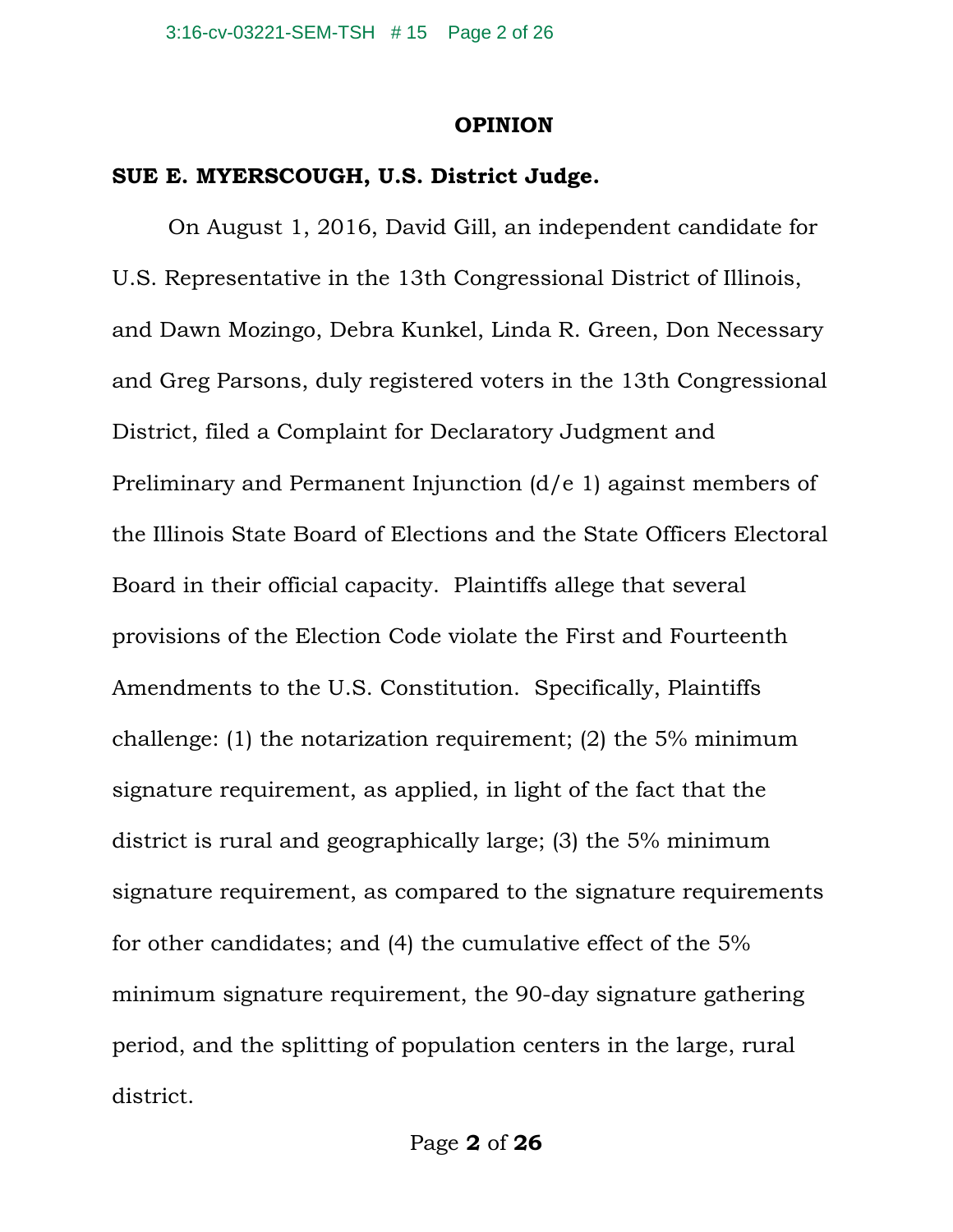On August 18, 2016, Plaintiffs filed their Motion for Temporary Restraining Order or Preliminary Injunction (d/e 4). The Court set an expedited briefing schedule and held an evidentiary hearing on August 24, 2016. The Court now GRANTS Plaintiffs' Motion for Preliminary Injunction.

#### **I. BACKGROUND**

 On June 27, 2016, Gill filed with the Illinois State Board of Elections a Statement of Candidacy as an independent candidate for U.S. Representative. The Statement of Candidacy was accompanied by a nominating petition containing the signatures and addresses of 11,348 persons representing themselves to be registered voters within Illinois's 13th Congressional District. Gill contends that he began collecting signatures on the very first day allowed by law. He and 18 other circulators collected the 11,348 signatures.

 On July 5, 2016, Jerrold Stocks of Mt. Zion filed an Objector's Petition against Gill's petition alleging, in part, that Gill did not have a sufficient number of valid signatures. On July 22, 2016, David Herman, the hearing examiner for the State Officers Electoral Board, issued his recommendation, finding that a record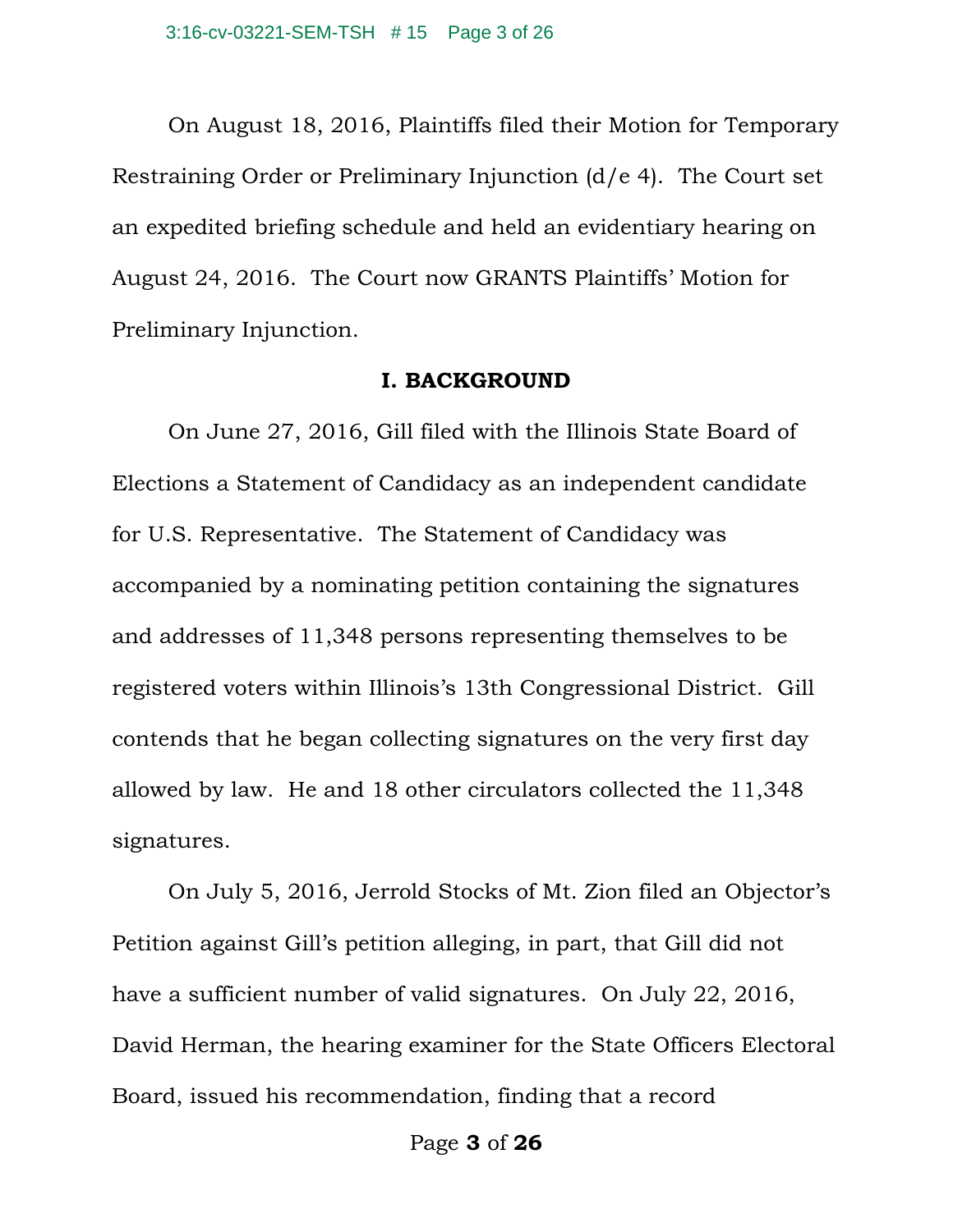examination concluded Gill had 8,593 valid signatures. Because that number was less than the statutorily required number of 10,754, Herman recommended that Gill's name not appear on the General Election ballot.

 The State Officers Electoral Board has scheduled a hearing for August 26, 2016 to act on Herman's recommendation. August 26, 2016 is also the last day for the State Board of Elections to certify the names of the candidates for the General Election ballot to the county clerks. 10 ILCS 5/7-60; 10 ILCS 5/10-14.

 Pursuant to the Illinois Election Code, Gill, as an independent candidate, was required to file nomination papers signed by qualified voters of the district equaling not less than 5% nor more than 8% of the number of persons who voted in the preceding regular election in such district. 10 ILCS 5/10-3 (but not to exceed the lesser of 1% of the voters who voted in the preceding Statewide general election or 25,000). According to the 2016 Candidates Guide, an independent candidate for the 13th Congressional District for the 2016 election needed 10,754 valid signatures. See State of Illinois Candidate's Guide 2016, http:/www.elections.il.gov (last visited August 25, 2016). In redistricting years, an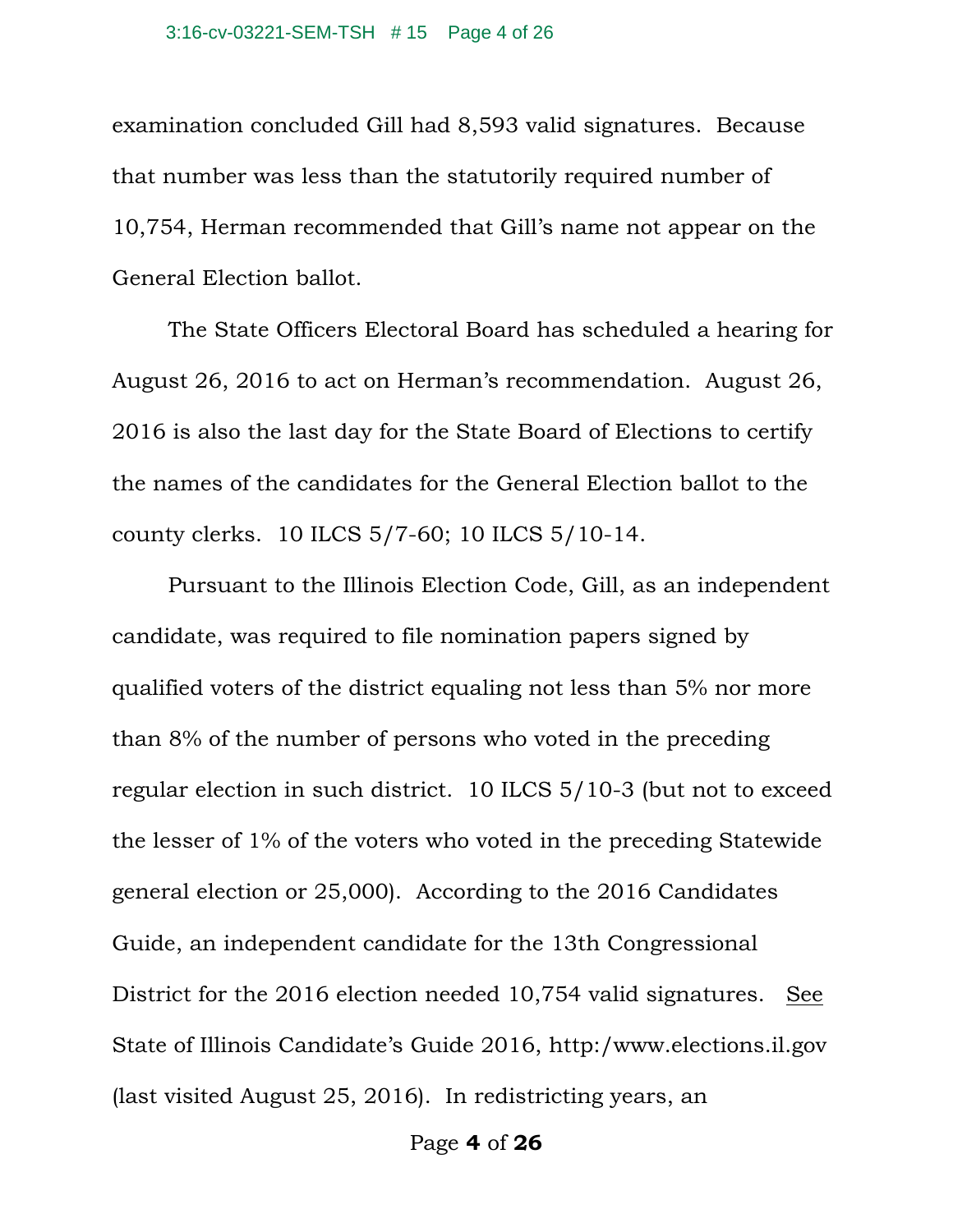independent candidate need only obtain 5,000 signatures. 10 ILCS 5/10-3.

 The signatures cannot be gathered more than 90 days before the last day for the filing of petitions. 10 ILCS 5/10-4. In addition, the circulator of the petition must certify that the signatures on each sheet of the petition were signed in his presence, were genuine, and, to the best of his knowledge, were signed by registered voters in the district. The certification must be sworn before a notary (the "notarization requirement"). See 10 ILCS 5/10- 4. Nomination papers that are "in apparent conformity with the provisions of this Act" are deemed to be valid unless an objection is made. 10 ILCS 5/10-8.

 In contrast, an established party candidate—which is a party that polled more than 5% of the entire vote cast in the State in the last general election—running for U.S. Representative only needed to obtain signatures from qualified primary electors "equal to 0.5% of the qualified primary electors of his or her party in his or her congressional district." 10 ILCS 5/7-10(b). According to the 2016 Candidates Guide, the Republican candidate for U.S.

Representative in the 13th Congressional District had to obtain 739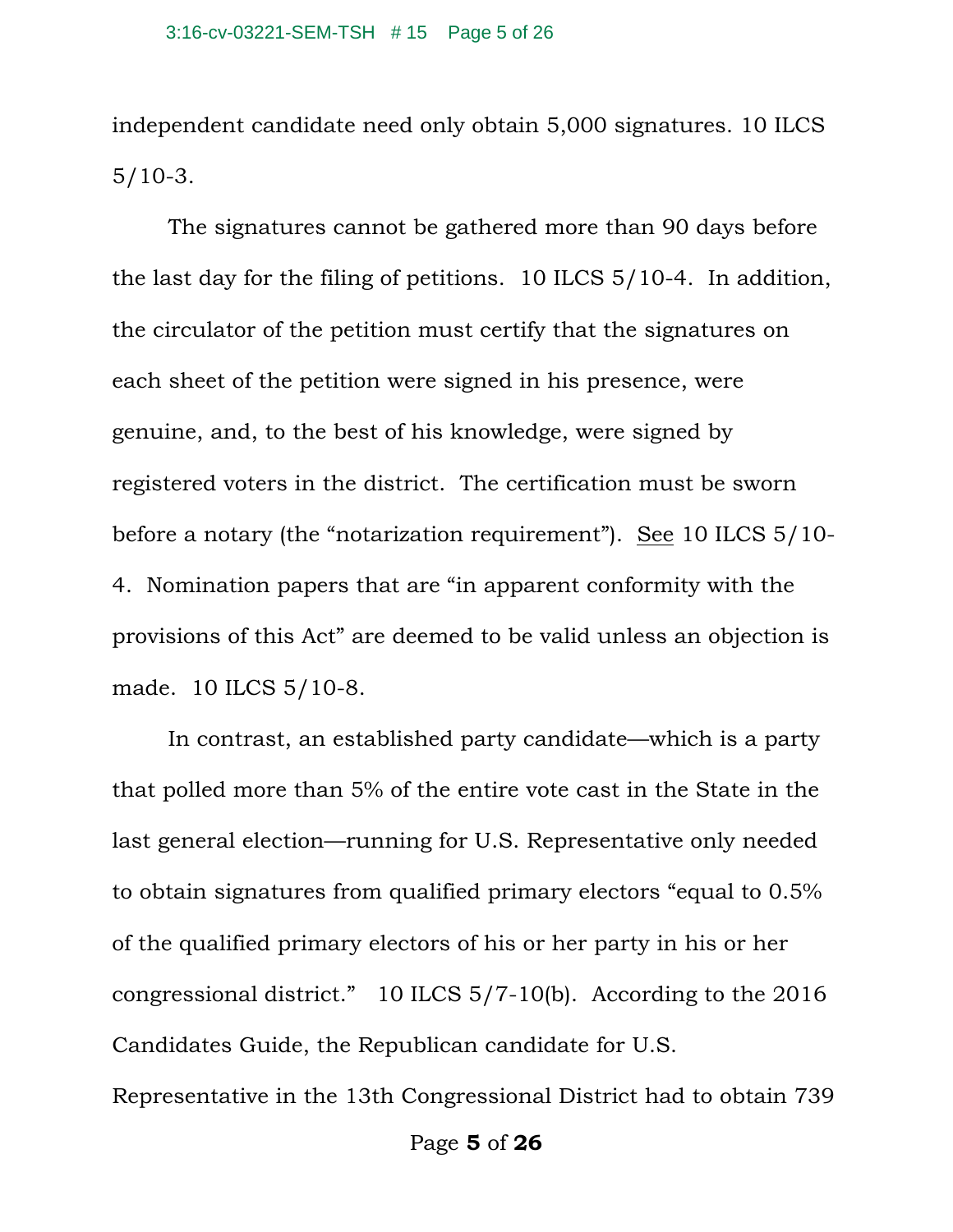signatures and the Democratic candidate had to obtain 733 signatures to appear on the primary ballot. The established party candidate had to collect the signatures in a 90-day period and comply with the notarization requirement. 10 ILCS 5/7-10.

### **II. LEGAL STANDARD**

 A preliminary injunction is "an exercise of a very far-reaching power, never to be indulged in except in a case clearly demanding it." Girl Scouts of Manitou Council, Inc. v. Girl Scouts of the United States of America, Inc., 549 F.3d 1079, 1085 (7th Cir. 2008) (citations and quotations omitted). A party seeking to obtain a preliminary injunction must demonstrate: (1) a reasonable likelihood of success on the merits; (2) that no adequate remedy at law exists; and (3) he will suffer irreparable harm if the injunction is not granted. See Planned Parenthood of Ind., Inc., v. Comm'r of Ind. State Dept. of Health, 699 F.3d 962, 972 (7th Cir. 2012); Girl Scouts, 549 F.3d at 1096 (likelihood of success on the merits means a "better than negligible chance" on at least one of the claims and is an "admittedly low requirement").

 If these threshold conditions are met, the district court then weighs the balance of the harm to the parties if the injunction is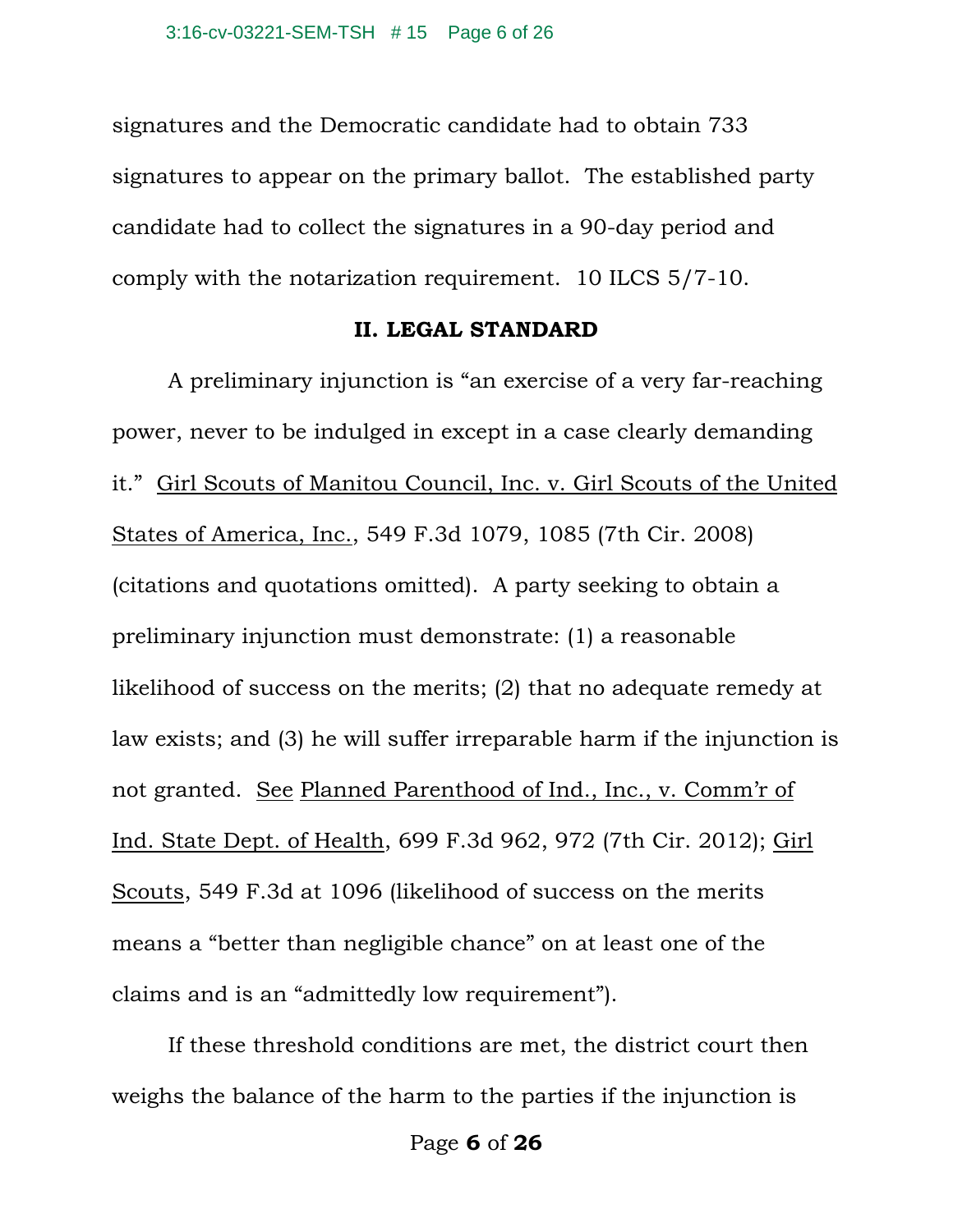granted or denied. Planned Parenthood, 699 F.3d at 972. That is, the court must consider the irreparable harm to the plaintiff if the preliminary injunction is wrongfully denied versus the irreparable harm to the defendant if the preliminary injunction is wrongfully granted. Turnell v. CentiMark Corp., 796 F.3d 656, 662 (7th Cir. 2015).Finally, the Court must consider the public interest (nonparties) in denying or granting the injunction. Planned Parenthood, 699 F.3d at 972.

 The likelihood of success on the merits affects the balance of the harms analysis. That is, the more likely a plaintiff will win on the merits, the less the balance of irreparable harm needs to favor the plaintiff's position. Planned Parenthood, 699 F.3d at 972; see also Girl Scouts of Manitou Council, Inc. v. Girl Scouts of U.S., Inc., 549 F.3d 1079, 1100 (7th Cir. 2008). This balancing test requires that the court "exercise its discretion 'to arrive at a decision based on a subjective evaluation of the import of the various factors and a personal, intuitive sense about the nature of the case.'" Girl Scouts of Manitou, 549 F.3d at 1086 (quoting Lawson Prods., Inc. v. Avnet, Inc., 782 F.2d 1429, 1436 (7th Cir. 1986)). Whether to grant a preliminary injunction is within the court's discretion. Ashcroft v.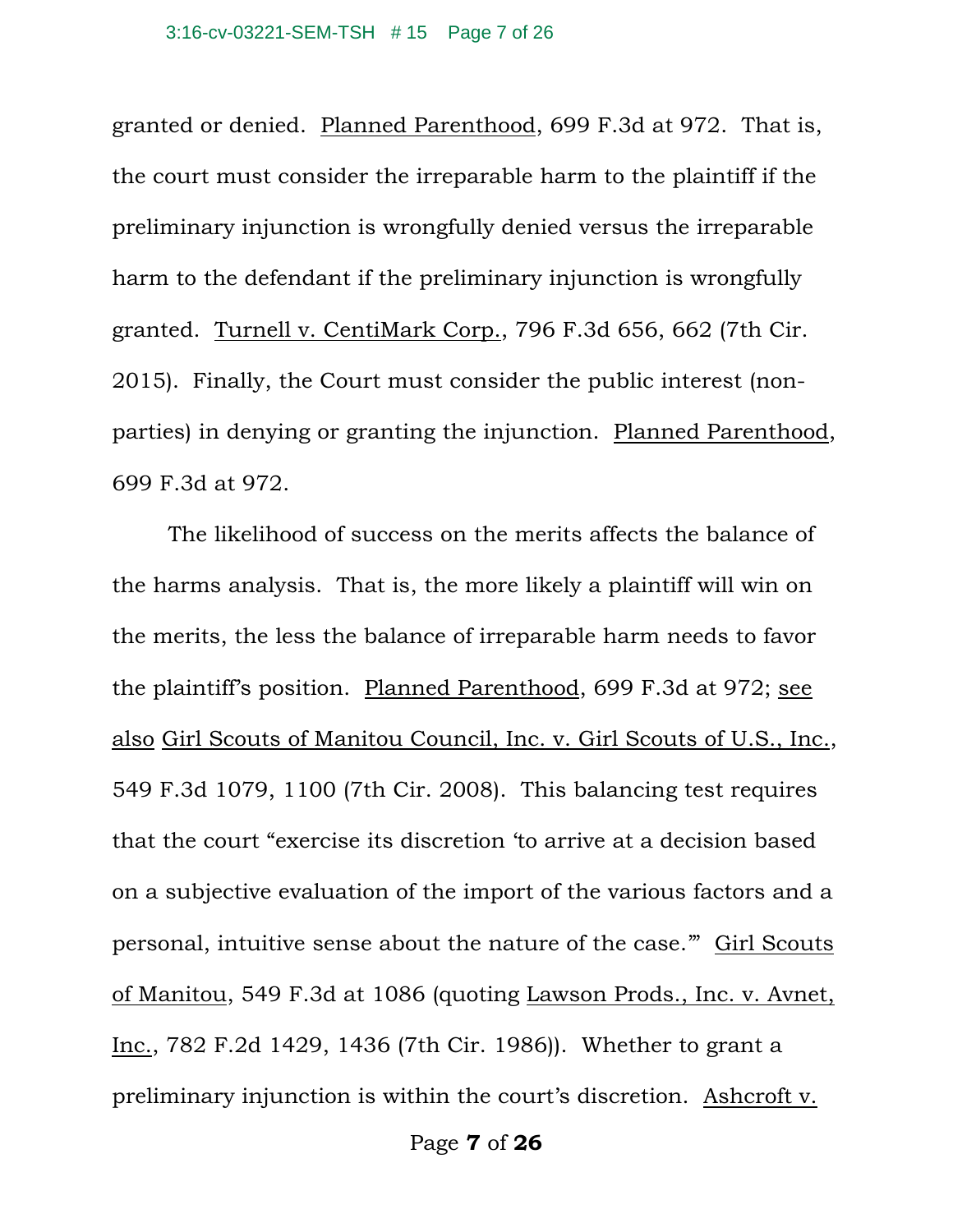ACLU, 542 U.S. 656, 664 (2004) (noting that the Supreme Court and appellate courts review preliminary injunctions for an abuse of discretion); but see Turnell, 796 F.3d at 662 (noting that a "district court may abuse its discretion by making a clear factual error or a mistake of law").

## **III. ANALYSIS**

 Plaintiffs seek a preliminary injunction prohibiting Defendants from enforcing the challenged provisions of the Illinois Election Code against Gill. They also ask that the Court direct Defendants to include Gill's name as an independent candidate for U.S. Representative in the 13th Congressional District on the ballot in the November general election. Alternatively, Plaintiffs ask that, in compensation for the undue burden imposed by the challenged provisions, Defendants be required to give Gill additional time to gather petition signatures from registered voters and allow him to file the additional petition sheets without requiring notarization for each sheet.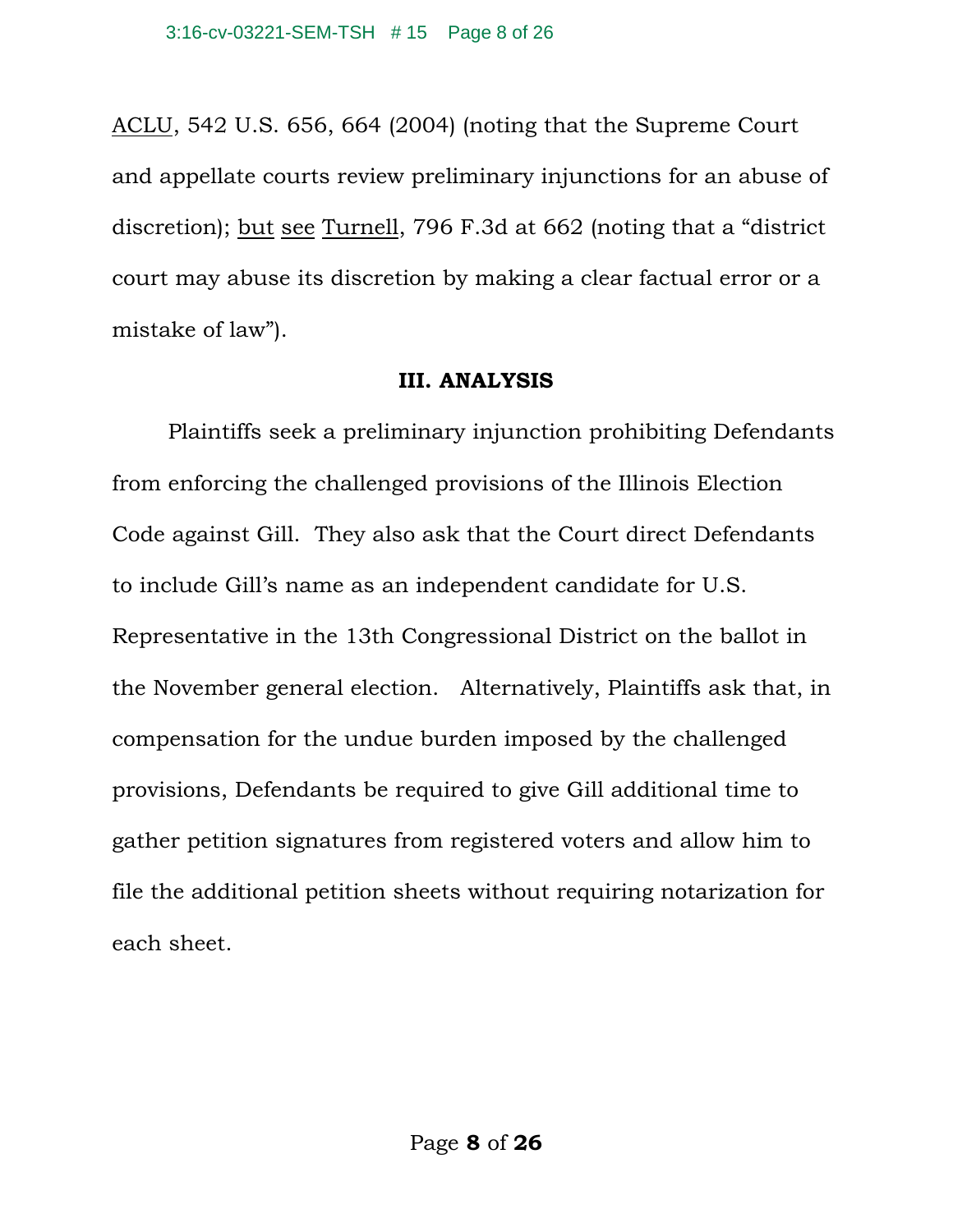# **A. Plaintiffs have established a likelihood of success on the merits**

Ballot access restrictions infringe citizens' rights to associate for political purposes and the rights of qualified voters to cast their votes effectively. See Munro v. Socialist Workers Party, 479 U.S. 189, 193 (1986); Libertarian Party of Ill. v. Rednour, 108 F.3d 768, 773 (7th Cir. 1997) (the rights to cast one's vote effectively and associate for political purposes derive from the First and Fourteenth Amendments). The Equal Protection Clause is implicated when ballot restrictions disproportionately and unjustifiably burden certain types of candidates. Jones v. McGuffage, 921 F Supp.2d 888, 895 (N.D. Ill. 2013); but see Rednour, 108 F.3d at 776 (noting that it is comparing apples to oranges when one compares the Illinois Election Code's petitioning requirements for an established party's candidate in a primary election to the petitioning requirements for a new party candidate in the general election because an established party has shown a modicum of support by having obtained at least 5% of the vote in the prior general election and obtaining signatures of .5% of qualified voters to appear on the primary ballot).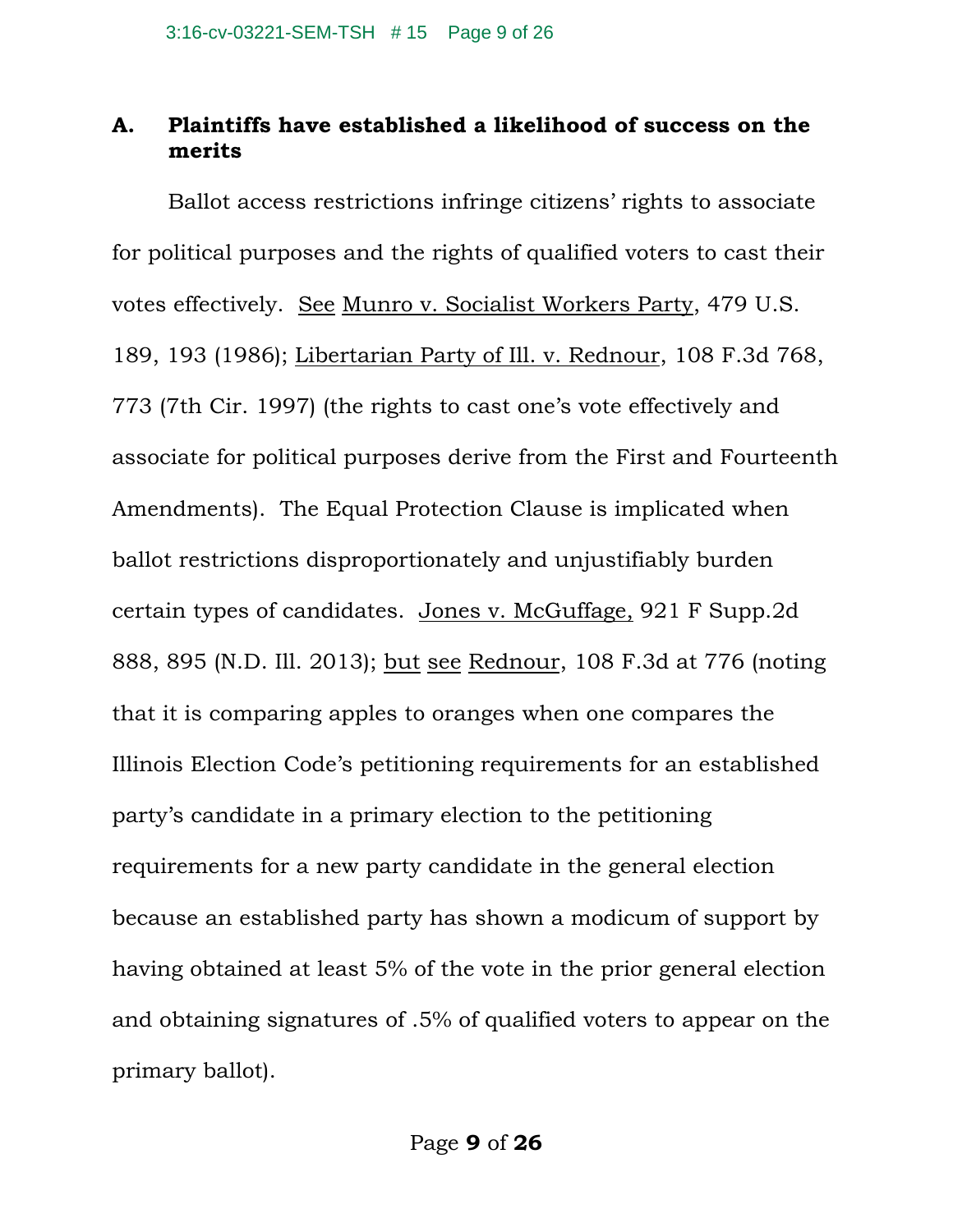Nonetheless, the rights to vote and associate for political purposes are not absolute. Rednour, 108 F.3d at 773. States have a valid and important interest in regulating elections. Tripp v. Smart, No. 14-cv-0890, 2014 WL 4457200, at \*3 (S.D. Ill. Sept. 10, 2014) (hereinafter, Tripp I) ("A fair and effective electoral process has long been recognized as a legitimate state interest"). Specifically, a state has an interest in avoiding ballot overcrowding and voter confusion, detecting and preventing voter fraud, modernizing election procedure, and avoiding confusion, deception, and frustration of the democratic process. Id. (citing cases). Moreover, states may condition ballot access to minor-party and independent candidate upon a showing of a modicum of support. Rednour, 108 F.3d at 775.

 In Anderson v. Celebrezze, 460 U.S. 780, 789 (1983), the United States Supreme Court enunciated the standard by which the constitutionality of a ballot access statute is determined. Specifically, the court must "consider the character and magnitude of the asserted injury to the rights protected by the First and Fourteenth Amendments that the plaintiff seeks to vindicate" against the justification put forward by the State for imposing its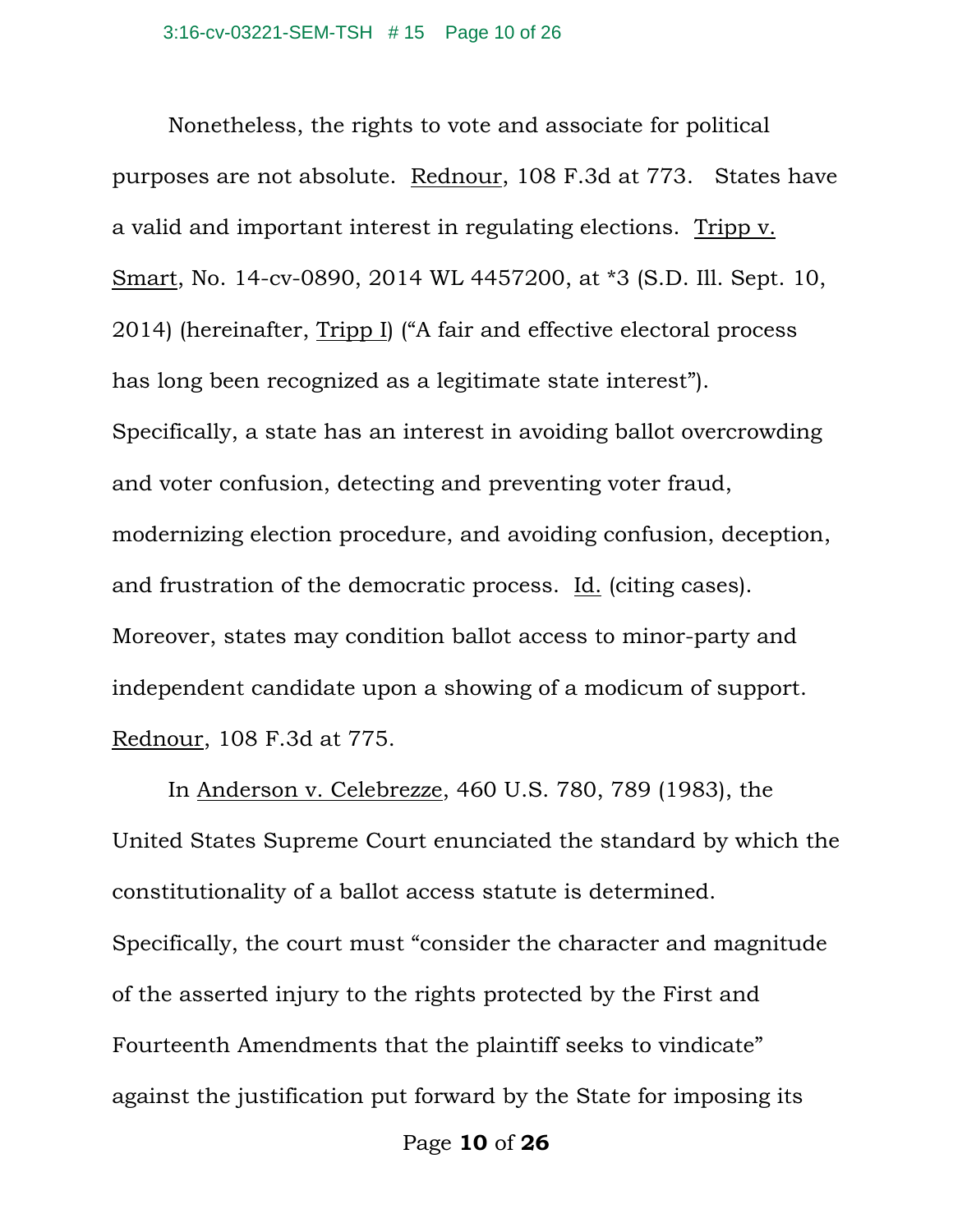rule. Anderson, 460 U.S. at 789. In addition, the court must consider the legitimacy and strength of the State's justifications and the extent to which the State's interests make it necessary to burden the plaintiff's rights. Id.

 If the restrictions the plaintiff challenges are "severe," the court will apply heightened scrutiny. See Rednour, 108 F.3d at 773 (finding that Illinois's 5% petitioning requirement for new political parties was not severe on its face and ultimately finding that the restriction was not unconstitutional). That is, the State must show that the regulation is narrowly tailored and justified by a compelling interest. Stone v. Bd. of Election Comr'rs for City of Chi., 750 F.3d 678, 681 (7th Cir. 2014) (finding Chicago's mayoral ballot scheme that required nominating petitions signed by at least 12,5000 registered voters to appear on the ballot was constitutional). When a restriction is not severe, the court need only determine whether the State "has important interests that sufficiently justify the burden" on the plaintiff's rights. Rednour, 108 F.3d at 773; see also Crawford v. Marion Cnty. Election Bd., 553 U.S. 118, 191 (2008) (there is no "litmus test for measuring the severity of a burden that a state law imposes"). The ultimate question on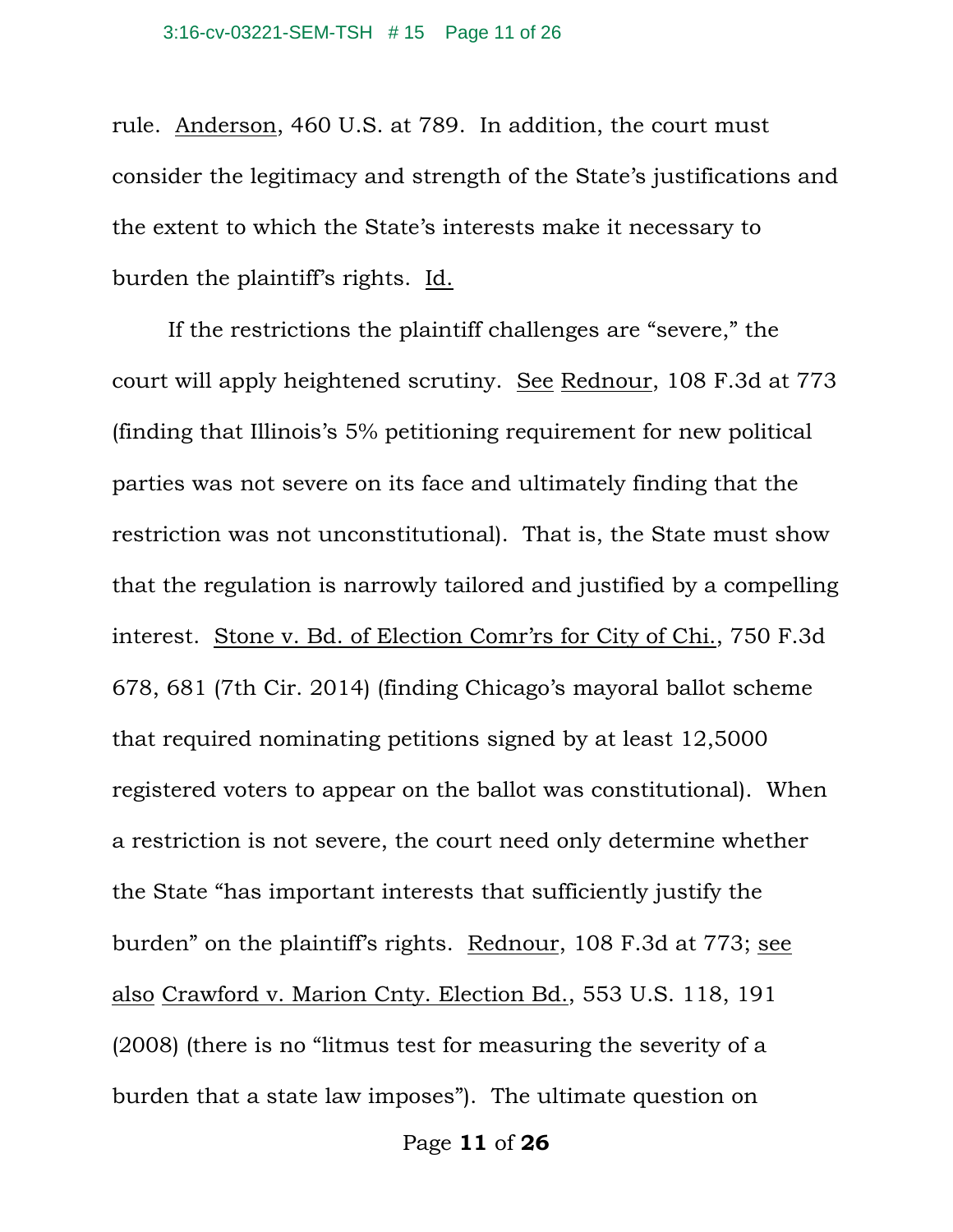severity is whether a reasonably diligent candidate could be expected to meet the requirements and gain a place on the ballot. Stone, 750 F.3d at 682 ("What is ultimately important is not the absolute or relative number of signatures required but whether a reasonably diligent candidate could be expected to be able to meet the requirements and gain a place on the ballot.") (quotations and citations omitted).

 Courts must consider the restrictions on candidacy together. Nader v. Keith, 385 F.3d 729, 735 (7th Cir. 2004). This makes it difficult for courts to rely on precedent because laws vary greatly from state to state and the circumstances of each case—including the evidence presented—are different. Id.; Green Party of Ga. v. Ga., 551 F. App'x 982 (11th Cir. 2014) (unpublished) (past decisions "'do not foreclose the parties' right to present the evidence necessary to undertake the balancing approach outlined in Anderson'") (quoting Bergland v. Harris, 767 F.2d 1551, 1554 (11th Cir. 1985)).

 Plaintiffs argue that the signature requirement, combined with the 90-day period for collecting signatures, the notarization requirement, and size and rural nature of the 13th Congressional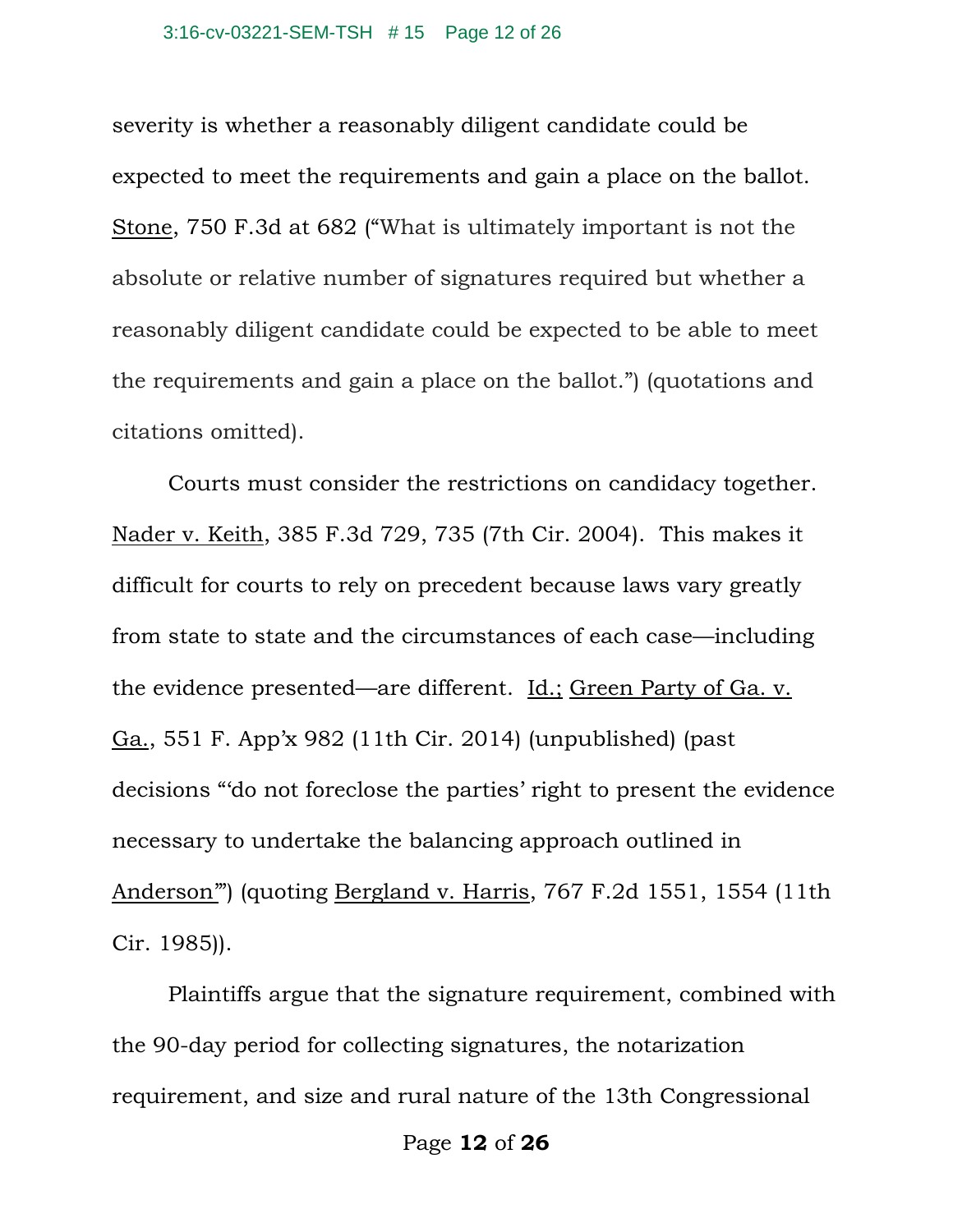District together impose a severe burden on Plaintiffs' First and Fourteenth Amendment rights. Plaintiffs assert that, given the severe burden, Defendants must show a compelling reason for the 5% signature requirement. Plaintiffs contend Defendants cannot do so.

 In support of their position, Plaintiffs presented the affidavit of Richard Winger, the publisher of Ballot Access News, a nonpartisan newsletter that reports on developments in ballot access law. Winger has researched ballot access laws in all 50 states from the year 1888 to the present. Winger states that Illinois is the only state that allows candidates who file fewer than the required number of signatures to get on the ballot if no one files an objector petition against them. According to Winger, no candidate for U.S. House in Illinois has ever "overcome" a general election signature requirement of 10,754 signatures or more and only three have done so in the entire country. By "overcome," Winger means a candidate who overcame an objector's petition and appeared on the ballot. Only one candidate in Illinois has ever "overcome" a general election signature requirement of 8,593 or more in Illinois, and that was H.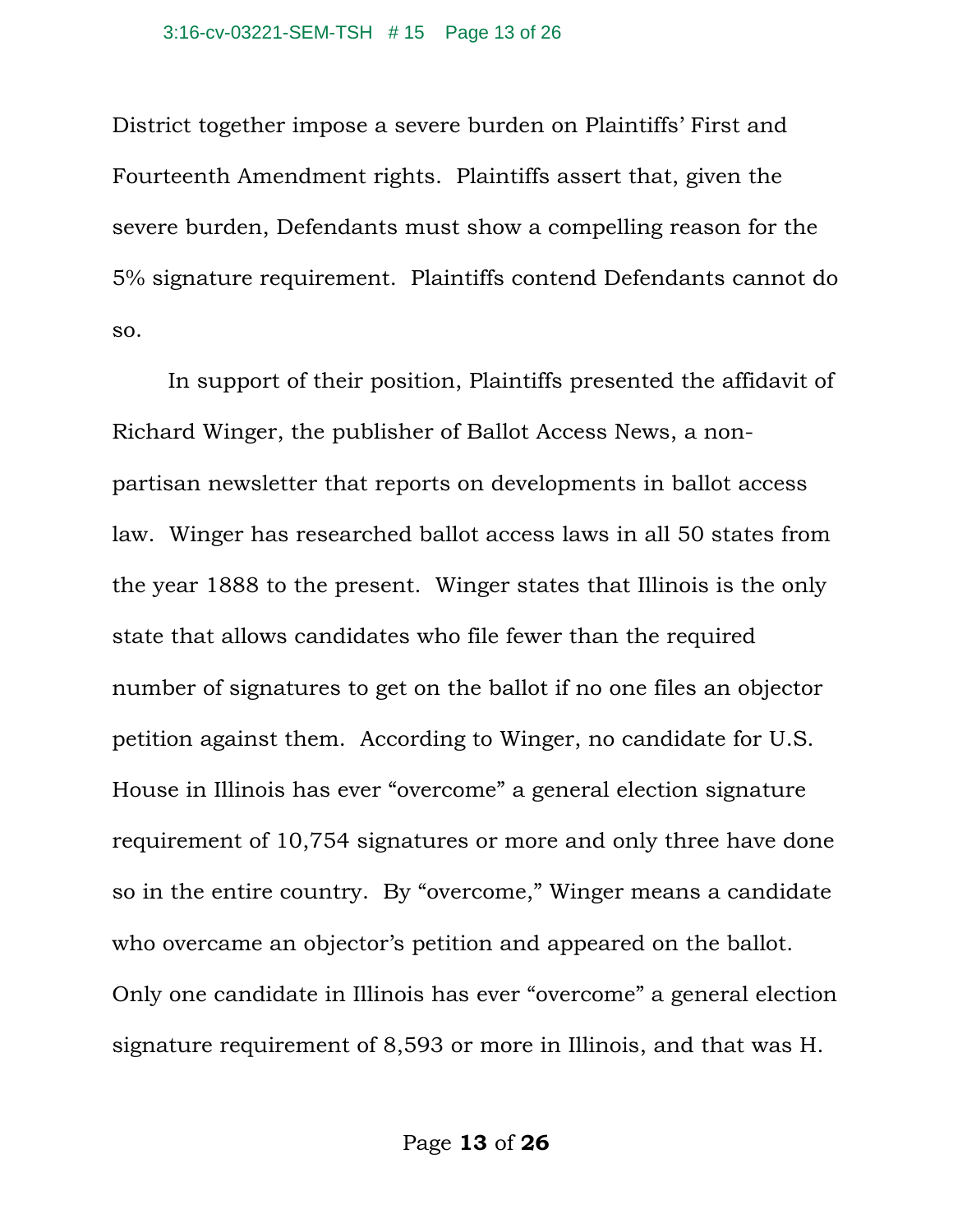Douglas Lassiter in the 15th Congressional District in 1974 (before the 90-day collection period was enacted).

 Winger further states that only three other states require signatures of 10,000 or more for U.S. House Candidates to get on the general election ballot: North Carolina, South Carolina, and Georgia. The median number of signatures required for U.S. House candidates petitioning to get on the general election ballot in all 435 House Districts is 1,000 and the average is 3,179. In 2016, 8,593 signatures would have gotten an independent U.S. House candidate on the ballot in 88.5% of the House Districts.

 Winger also states that a reasonably diligent candidate for U.S. House could not be expected to meet a signature requirement of 10,754 and gain a place on the ballot. He bases this on the fact that, since 1890, only three U.S. House candidates have done this.

 Additionally, as evidence that a candidate can get on the ballot without any signatures at all, Plaintiffs submitted Larry (Lawrence) Jo Cohen's Statement of Candidacy. Cohen sought to be on the primary ballot as a Democratic candidate for president in the 2016 Democrat primary. Two objectors filed a petition asserting that Cohen did not file any signatures, but later withdrew their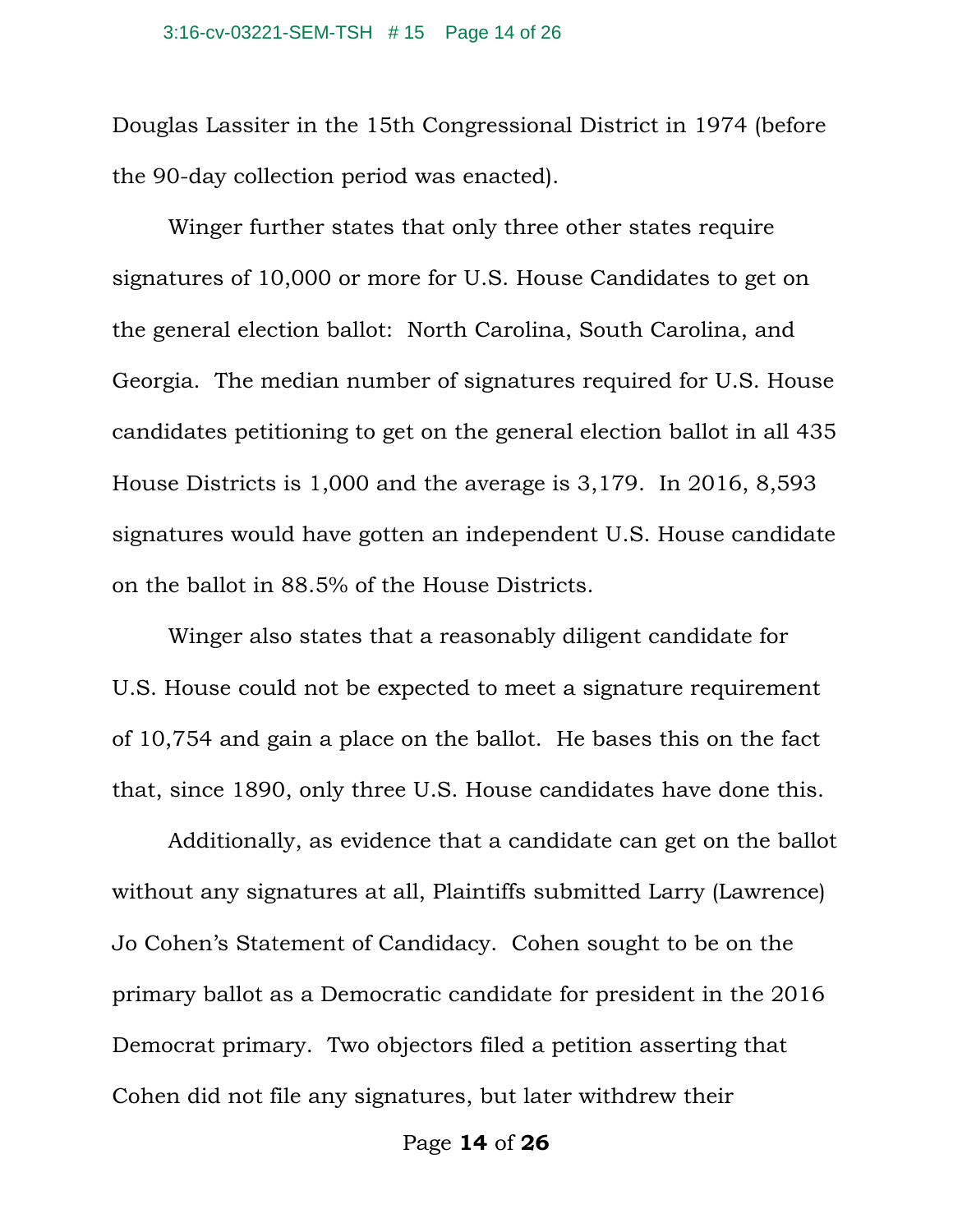objection. Cohen appeared on the ballot despite having submitted no signatures. In addition, at the hearing, Plaintiffs' counsel represented that a U.S. Representative independent candidate on the ballot in 2010, Clarence Desmond Clemons, only submitted 1,000 signatures but that no objections were filed.

 Defendants argue that these types of restrictions have been found constitutional in the past and, therefore, do not constitute a severe burden. Defendants further assert that the challenged laws are reasonable, nondiscriminatory regulations designed to protect the integrity of the election process.

 The Court recognizes that these and similar regulations have been held constitutional in the past. See Jenness v. Fortson, 403 U.S. 431, 442 (1971) (Georgia's requirement that an independent candidate file a nominating petition signed by at least 5% of the number of registered voters within a 180-day period was constitutional); American Party of Tex. v. White, 415 U.S. 767 (1974) (Texas law requiring signatures totaling 1% of the votes cast, which amounted to 22,000 signatures, in 55 days was constitutional); Storer v. Brown, 415 U.S. 724, 740 (1974) (independent candidates for President and Vice President under

Page **15** of **26**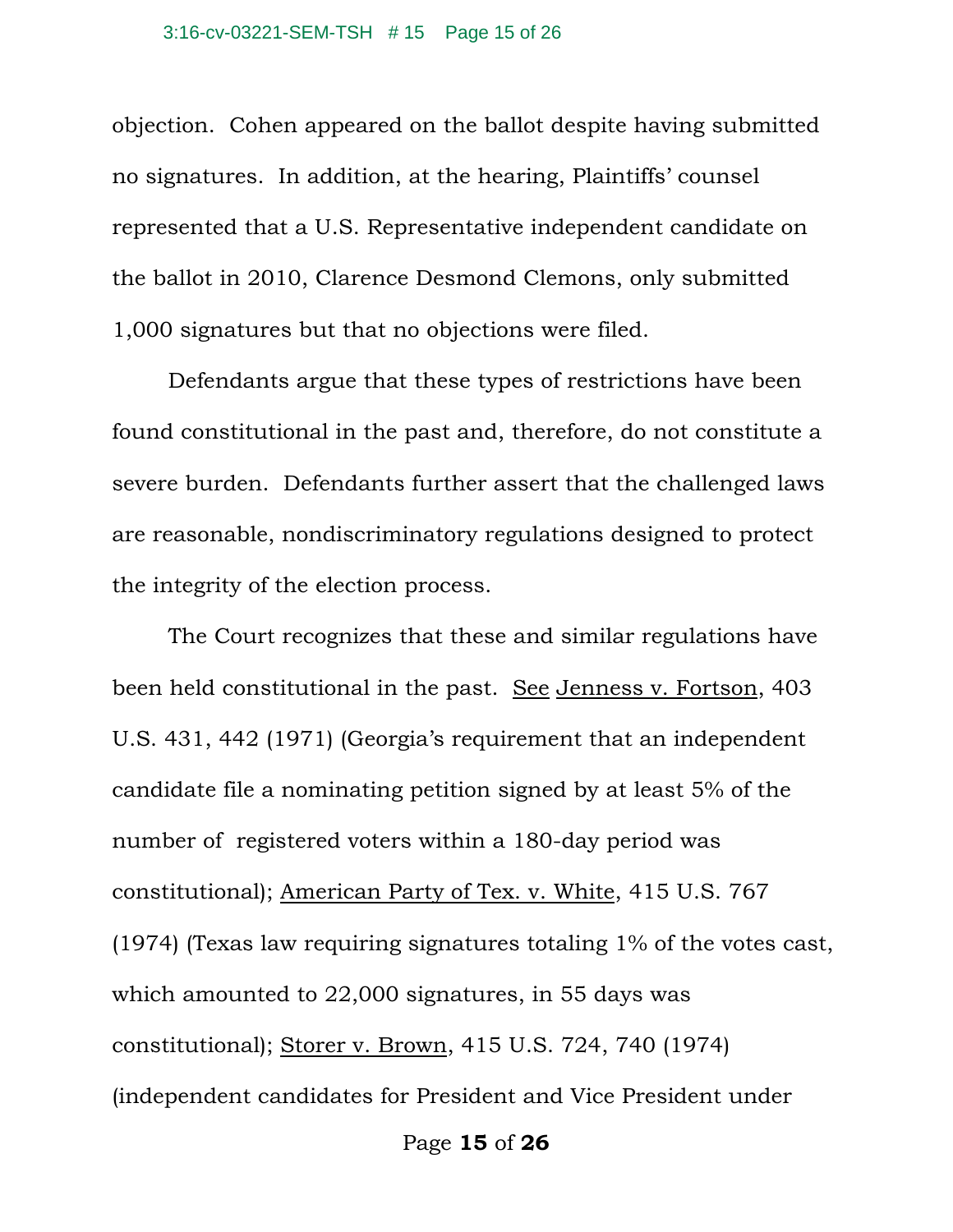California law and noting that, standing alone, obtaining 325,000 signatures in 24 days "did not appear to be an impossible burden" but requiring further proceedings to determine whether the available pool was so diminished in size that the requirement was too great of a burden); Stone, 750 F.3d at 684 (12,500 signatures in 90 days); Nader, 385 F.3d at 736 (25,000 signature in 90 days); Tripp I, 2014 WL 4457200, at \* 4 (noting the difficulty in relying on precedent but noting that the "Seventh Circuit has explained that the outer constitutional bounds of a signature requirement lie somewhere close to a 5% minimum gathered in a mere 24 days").

 However, Plaintiffs have presented evidence suggesting that no independent or new party candidate has been able to meet the 5% signature requirement and such candidates have only gotten on the ballot with fewer signatures because no objections were filed. See Lee v. Keith, 463 F.3d 763, 770 (7th Cir. 2006) (noting the importance of the historical record and finding the restrictions severely burdened the plaintiff's First and Fourteenth Amendment rights based in part on the fact that, in 25 years, no independent candidate had qualified for the general election ballot). While Defendants have countered this with one instance in 2006 when a

Page **16** of **26**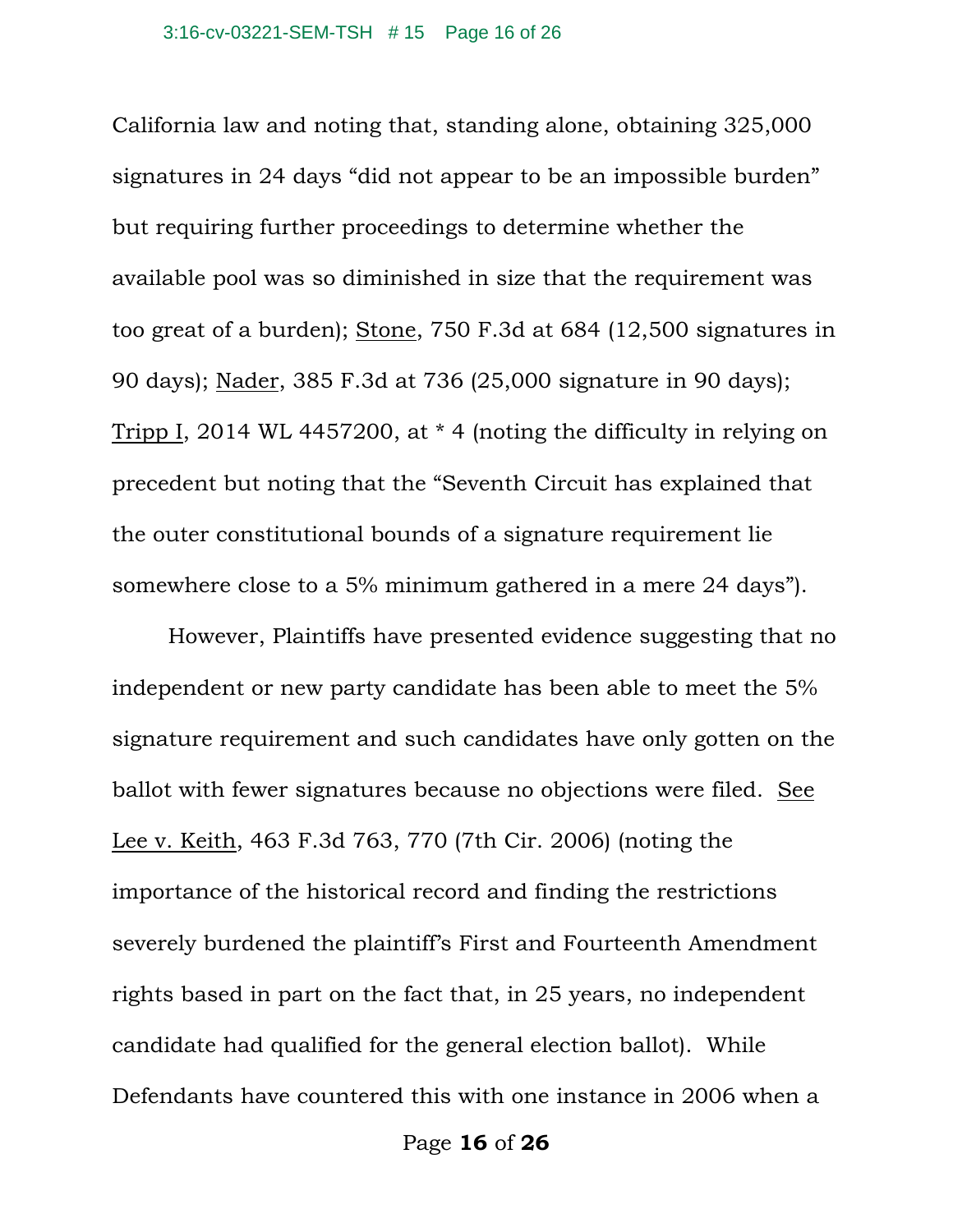moderate party candidate needed 13,950 signature and obtained approximately 13,000 signatures, the Court nonetheless finds that Plaintiffs have demonstrated a likelihood of success on the merits. In addition, the fact that Defendants allow individuals on the ballot with no or very few of the required signatures simply because no objections are filed calls into question Defendants' justification that the 5% signature requirement is necessary.

 Considering the evidence presented in this case, the Court finds that, whether the Court applies heightened scrutiny or a rational basis inquiry, Plaintiffs have shown a likelihood of success on the merits. See, e.g., Tripp I, 2014 WL 4457200, at \*4 (finding some likelihood of success on challenge to the 5% signature requirement and notarization requirement coupled with the plaintiffs' asserted problems with a rural, redrawn district).

 The Court recognizes that United States District Judge Michael J. Reagan in the Southern District of Illinois granted summary judgment in favor of the defendants on a similar challenge to the 5% signature requirement, notarization requirement, and 90-day signature collection period. See Tripp v. Smart, No. 14-cv-0890, 2016 WL 4379876 (S.D. Ill. Aug. 17, 2016)

Page **17** of **26**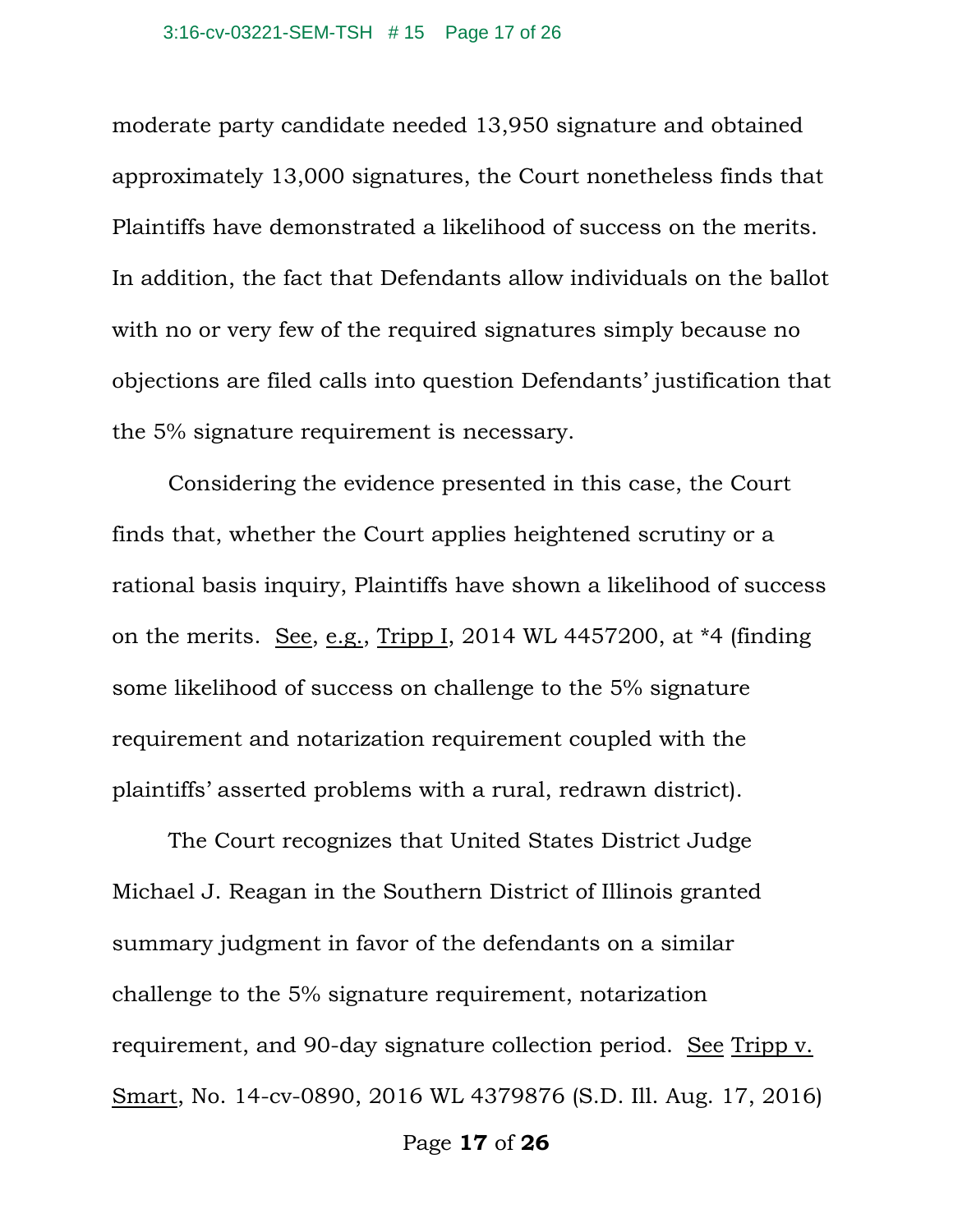(Tripp II). In that case, however, the plaintiff Illinois state representative candidates only had to obtain approximately 2,400 signatures under the 5% requirement, and the defendants presented evidence that other independent and minor party candidates faced with the same restrictions were able to secure a place on the ballot. Id. at \*6. In contrast here, the evidence is that independent and minor party candidates have not been able to meet the requirements and such candidates get on the ballot only if no objections to the nominating petitions are made or if it is a redistricting year when only 5,000 signature are required.

# **B. Plaintiffs have demonstrated that they have no adequate remedy at law and will suffer irreparable harm if preliminary relief is not granted.**

 To obtain a preliminary injunction, the movant must "establish that it will be irreparably harmed if it does not receive preliminary relief, and that money damages and/or an injunction ordered at final judgment would not rectify that harm." Abbott Labs. V. Mead Johnson & Co, 971 F.2d 6, 16 (7th Cir. 1992). As stated in Roland Machinery:

The absence of an adequate remedy at law is a precondition to any form of equitable relief. The requirement of irreparable harm is needed to take care of

Page **18** of **26**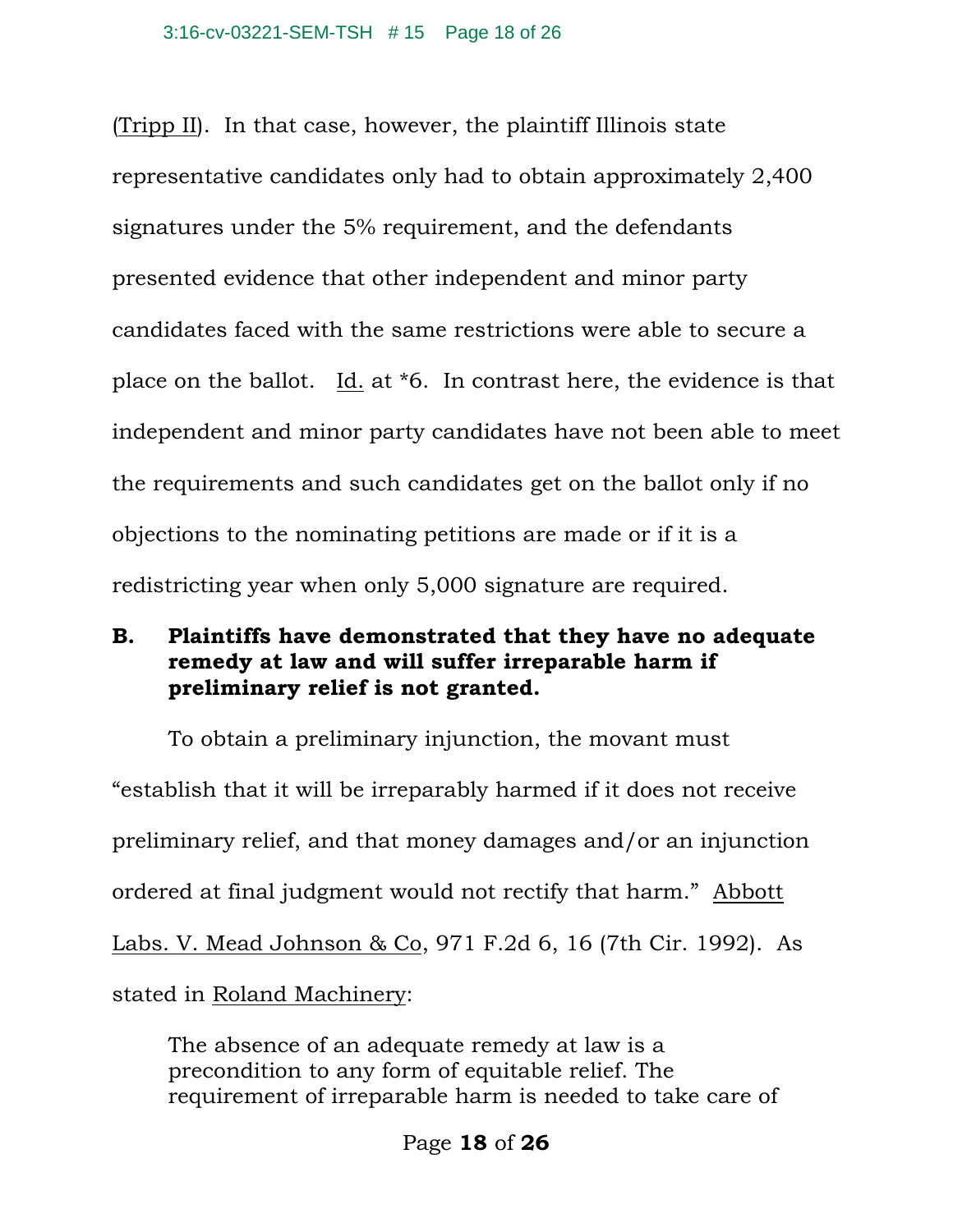the case where although the ultimate relief that the plaintiff is seeking is equitable, implying that he has no adequate remedy at law, he can easily wait till the end of trial to get that relief.

Roland Mach. Co. v. Dresser Indus., Inc., 749 F.2d 380, 386 (7th Cir. 1984).

 Here, Plaintiffs will have no adequate remedy at law if Gill is not on the ballot. Moreover, they will be irreparably harmed. An otherwise qualified candidate suffers irreparable harm if he is wrongfully deprived of the opportunity to appear on an election ballot. Jones, 921 F. Supp. 2d at 901. Similarly, voters who would have voted for the candidate would also suffer irreparable harm. Jones, 921 F. Supp. 2d at 901; see also Citizens for a Better Env't v. City of Park Ridge, 567 F.2d 689, 691 (7th Cir. 1975) (noting that "even the temporary deprivation of First Amendment rights constitutes irreparable harm in the context of a suit for an injunction"). Therefore, Plaintiffs have shown they have no adequate remedy at law and would suffer irreparable harm if preliminary relief is not granted.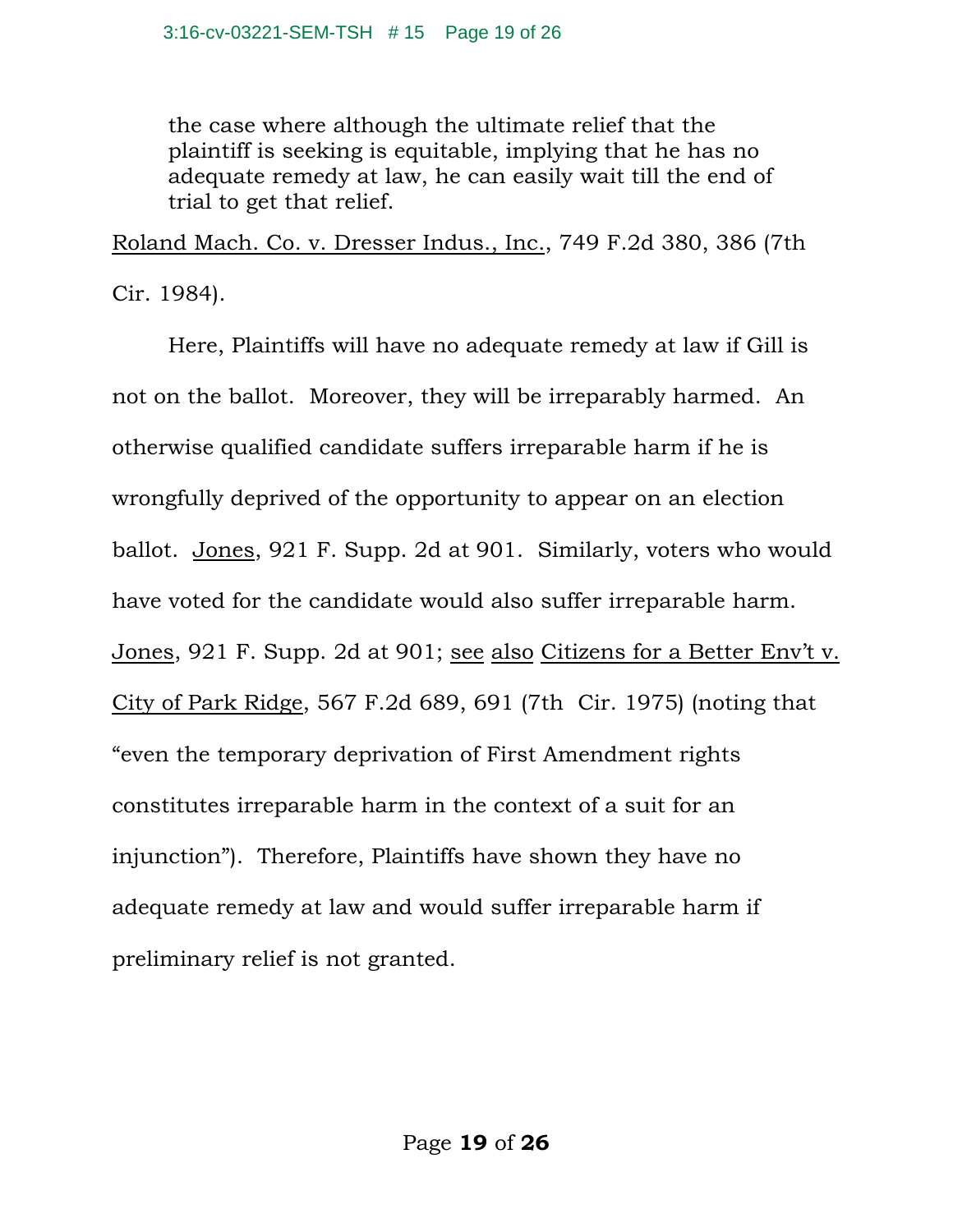#### **C. The balance of the harms favors Plaintiffs.**

 When balancing the harms to the parties, the Court also considers the public interest. And, as noted above, the likelihood of success on the merits affects the balance of the harms. Planned Parenthood, 699 F. 3d at 972.

 Plaintiffs argue the impact on Defendants is negligible and that the public is not harmed because the public does not have an interest in keeping qualified candidates off the ballot.

 Defendants argue that the harm to them and the public is significant because States have a strong interest in preventing voter confusion by limiting ballot access to serious candidates who can demonstrate at least some level of political viability. Defendants also argue that the federal courts should avoid unwarranted interference with state elections.

 The Court agrees that the ultimately resolution of this lawsuit could result in harm in the form of impairing Illinois's election regulation scheme. See Johnson v. Cook Cnty. Officers Electoral Bd., 680 F. Supp. 1229, 1233 (N.D. Ill. 1988) (noting that "[w[hile the ultimate resolution of this lawsuit could severely impair Illinois' election regulation scheme, the harm at issue here is that

Page **20** of **26**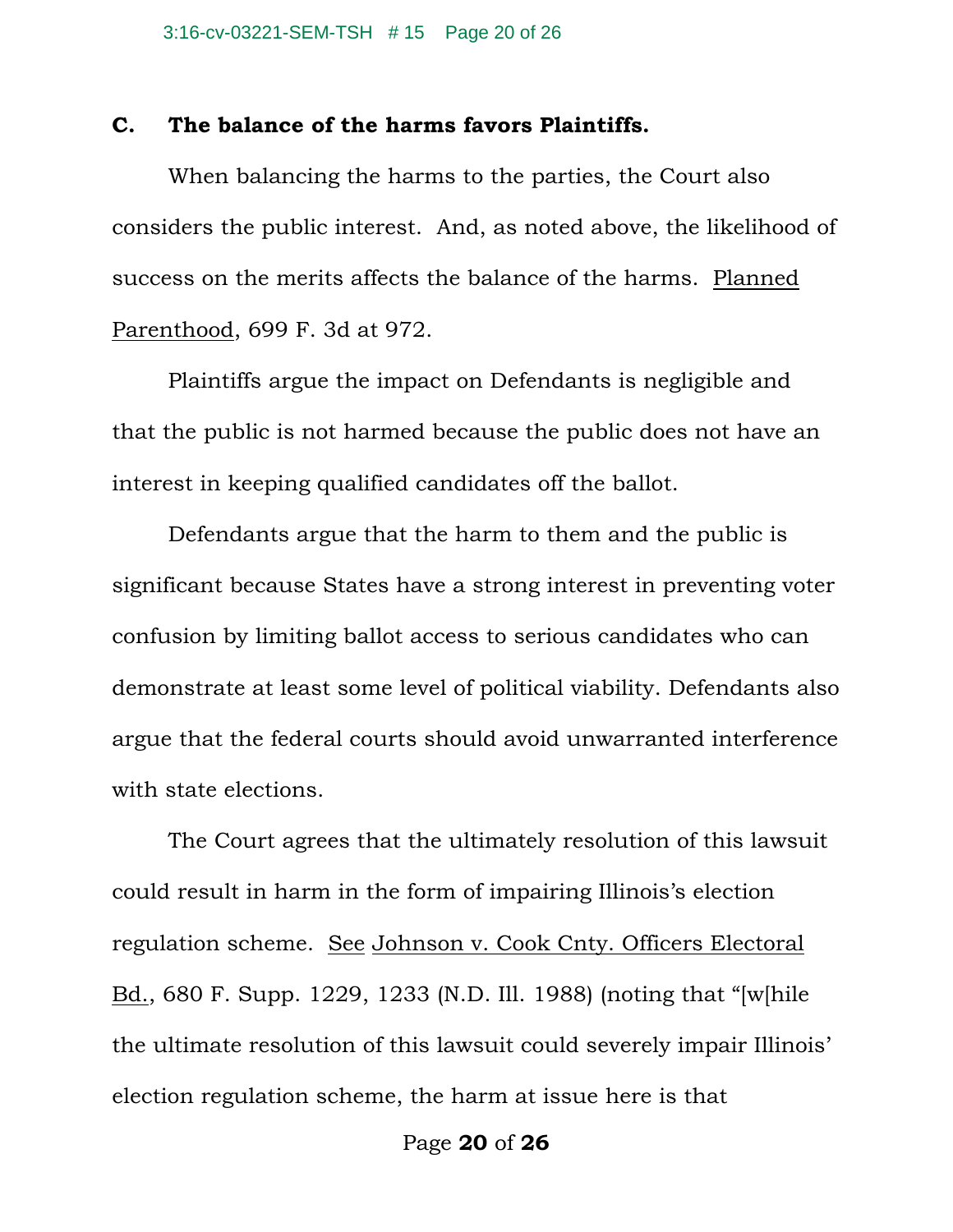engendered by a temporary injunction" which at most would require the board to put on the ballot an individual who obtained 491 valid signatures out of 500 needed) (emphasis in original). However, this Court is only considering the preliminary relief of enjoining Defendants from imposing the challenged regulations against Gill, which would result in Gill being on the ballot. Putting a candidate on the ballot who obtained 8,593 valid signatures for nomination constitutes a negligible injury when compared against the constitutional rights of Plaintiffs and the interests of the public. Id. Allowing a candidate with 8,593 valid signatures would do minimal, if any damages, to Defendants' and the State's interest in having candidates on the ballot who have shown a modicum of support. And while the Court recognizes Defendants' interest in uniformity of the law, the harm to Defendants in this instance is negligible compared to the harm to Plaintiffs.

The Court recognizes the statement in Summers v. Smart, 65 F. Supp. 3d 556, 569 (N.D. Ill. 2014), that more speech and more choice for voters are highly important but that the public interest is not served when a federal court intervenes to override a valid ballotaccess requirement. Id. (referring to the signature requirement as a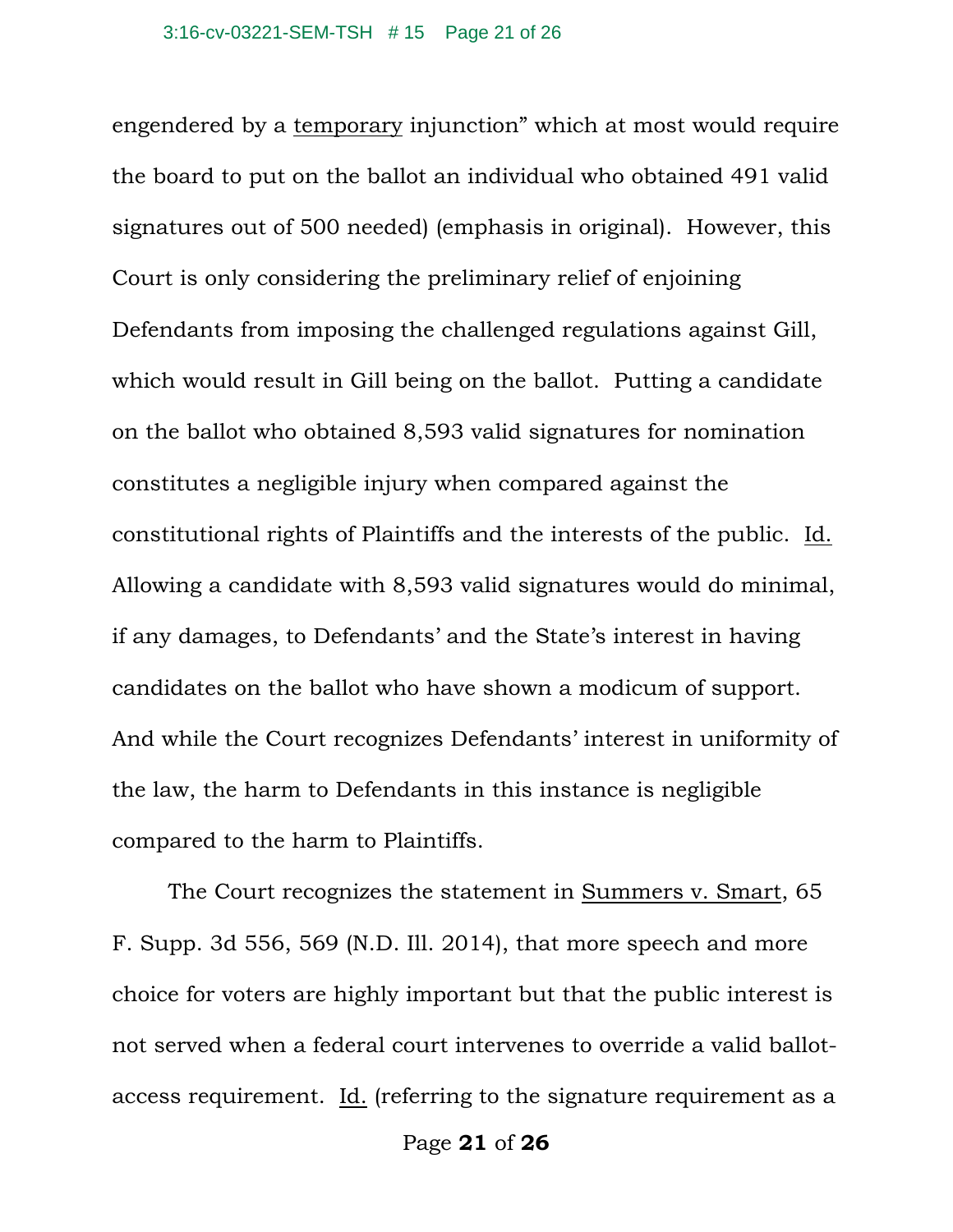valid requirement and further finding the public interest not served by forcing the State to waive its 25,000 signature requirement despite the Green Party's delay in filing suit). However, in Jones, the court granted a preliminary injunction after finding no public interest existed in preserving a two-party ballot or excluding qualified candidates. Jones, 921 F. Supp. 2d at 902 (finding the more compelling public interest was the plaintiff's expression and associational rights). On the whole, the Court finds that the public interest heavily favors Plaintiffs.

 Defendants also argue that Plaintiffs' delay in moving for a preliminary injunction cuts against granting their motion. See Nader, 385 F.3d at 736 (noting "it would be inequitable to order preliminary relief in a suit filed so gratuitously late in the campaign season" and after absentee ballots had already been mailed); Summers, 65 F. Supp. 3d at 567(finding that the plaintiffs' delay in filing suit challenging certain restrictions created a situation where the only relief the court could grant would essentially waive a valid signature requirement rather than address the allegedly unconstitutional provisions of the Election Code and, therefore, the balance of harms weighed in favor of the State). But the Court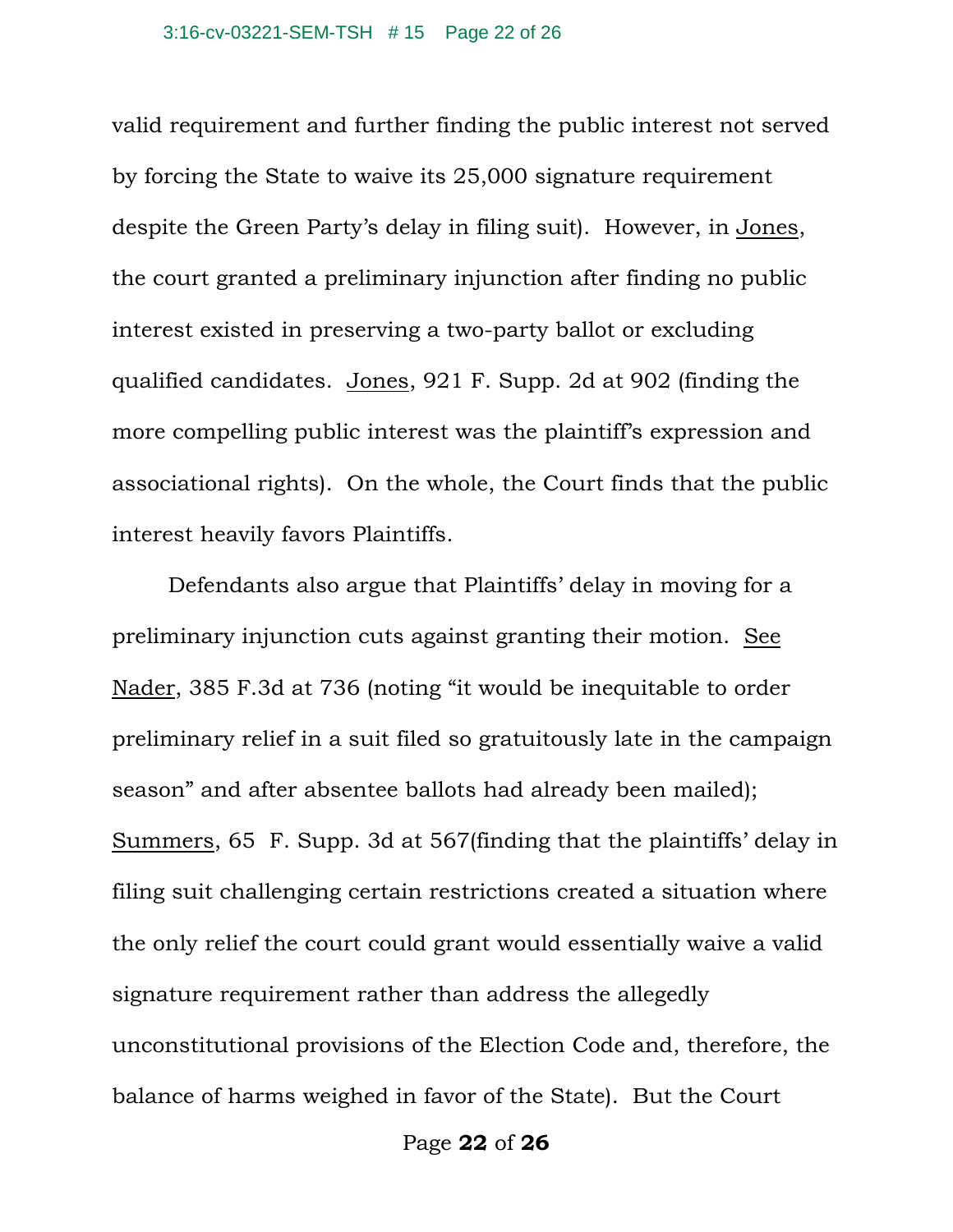notes that Plaintiffs filed the lawsuit ten days after the hearing examiner recommended Gill not be placed on the ballot. The Court considers ten days, under the circumstances, to be a reasonable amount of time in which to find and recruit an attorney and for the attorney to research and prepare the complaint and the motion and brief for a preliminary injunction. Moreover, Defendants were on notice as to Plaintiffs' legal challenge, and the likely time-sensitivity relating to it, once Plaintiffs filed their complaint which also sought preliminary relief. The delay in filing the preliminary injunction motion does not outweigh the strong public interest in Plaintiffs' favor. The Court finds that the balance of harms strongly favors Plaintiffs.

# **D. As a remedy, the Court enjoins Defendants from enforcing the Illinois Election Code's 5% signature requirement against Gill.**

 Having found that Plaintiffs meet the requirements for preliminary relief, the Court must fashion an appropriate remedy. The Court will not preliminarily remedy any issues pertaining to the notarization requirement and the 90-day period. Gill appears to have satisfied the notarization requirement, and, therefore, any preliminary relief granted would have no effect on Gill. Summers,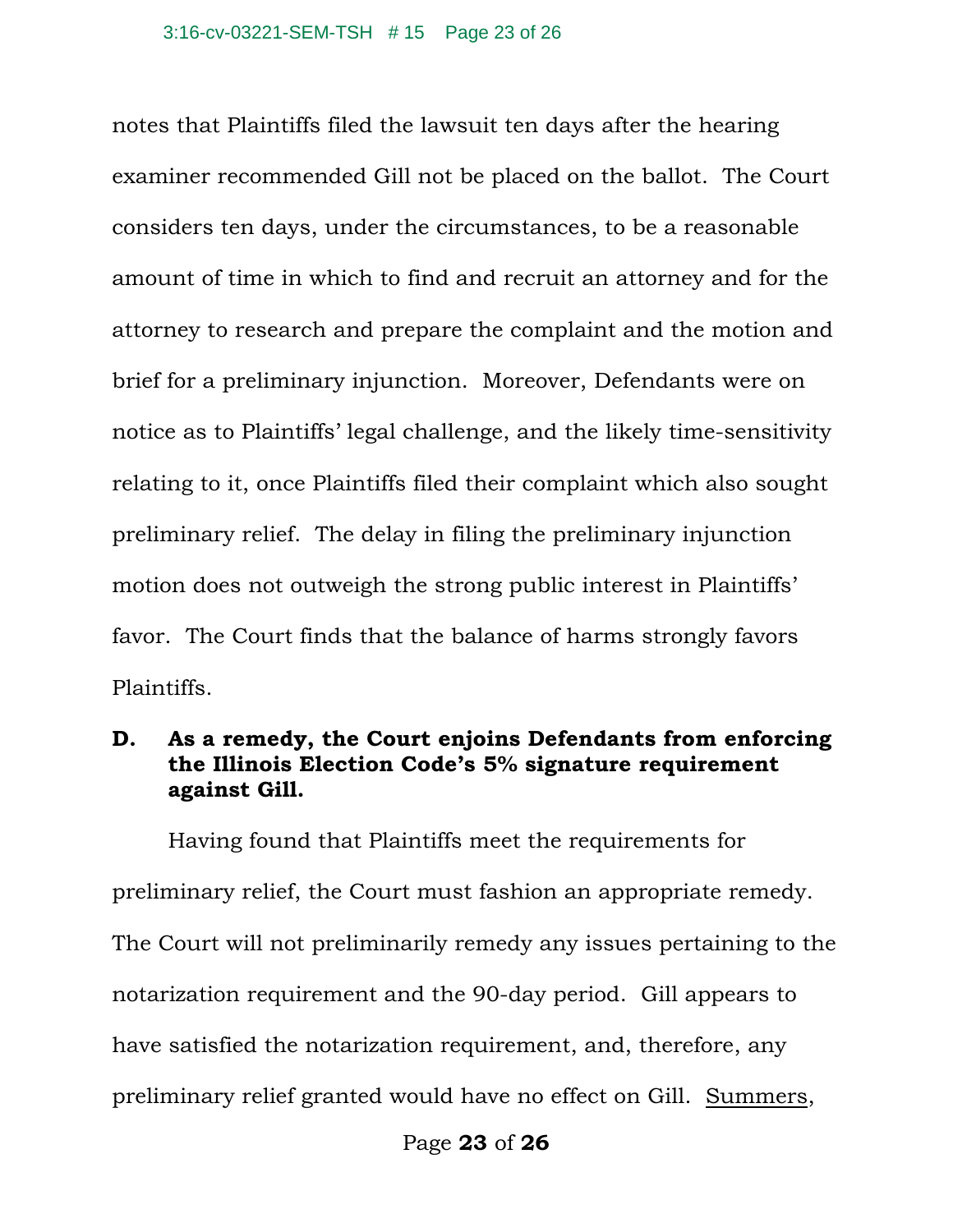65 F. Supp. 3d at 565. In addition, extending the time to obtain additional signatures would heavily burden Defendants, who must certify the ballots by August 26, 2016 and mail ballots overseas by September 23, 2016. Granting such relief would tip the balance of harms in favor of Defendants. Id.

 That leaves only the signature requirement. Gill obtained 8,593 signatures. At this stage of the litigation, the Court will not attempt to determine what an appropriate signature requirement might be, as the Court may ultimately find the challenged regulations constitutional. However, because Plaintiffs have met the requirements for preliminary relief, the Court will enjoin Defendants from enforcing the Illinois Election Code's 5% signature requirement against Gill. The Court finds it telling that the signature requirement for U.S. Representative independent candidates in redistricting years is 5,000, and it appears that three independent candidates managed to obtain those signatures in 2012.1 Gill far exceeded 5,000 valid signatures.

 $10$  Course, it is entirely possible that those three candidates had less than 5,000 signatures and no one objected. The parties did not provide any evidence on this. But see Tripp II, 2016 WL 4379876, at \*6 (S.D. Ill. Aug. 17, 2016) (noting that 13th Congressional District of Illinois candidate John Hartman in 2012 submitted 821 notarized sheets containing up to ten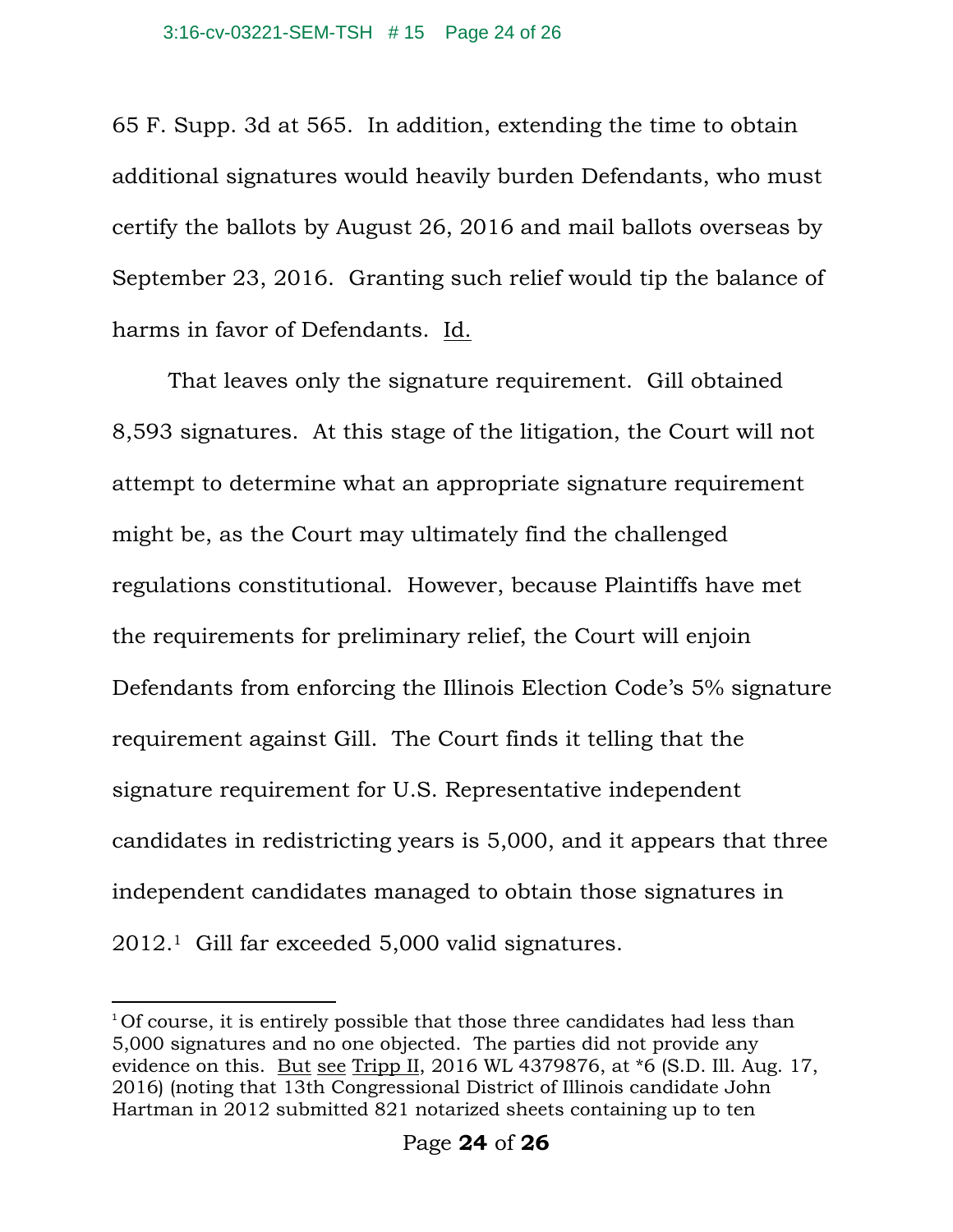In addition, for United States Senator, an established party candidate must obtain signatures of not less than 5,000 or more than 10,000 primary electors of his or her party 10 ILCS 5/7-10(a). Independent candidates must obtain signatures of a minimum of 1% of the number of voters who voted in the preceding statewide General election or 25,000 qualified voters of the state, whichever is less. 10 ILCS 5/10-3. According to the 2016 Candidate Guide, an independent candidate for U.S. Senate had to obtain 25,000 signatures, or five times more than the established party candidate. Applying that same proportion here, if an independent candidate for U.S. Representative has to obtain five times more signatures than the established party candidate, he would have had to obtain 3,695 signatures (taking the 739 signatures the Republican candidate had to obtain and multiplying that number by five). Again, Gill easily meets that requirement.

# **E. The Court finds no security is necessary at this time.**

 Defendants were not prepared at the hearing to address whether security would be required in this case. See Fed.R.Civ.P.

<sup>&</sup>lt;u> 1989 - Johann Stein, marwolaethau a gweledydd a ganlad y ganlad y ganlad y ganlad y ganlad y ganlad y ganlad</u> nominating signatures per sheet, suggesting he filed more than 5,000 signatures.